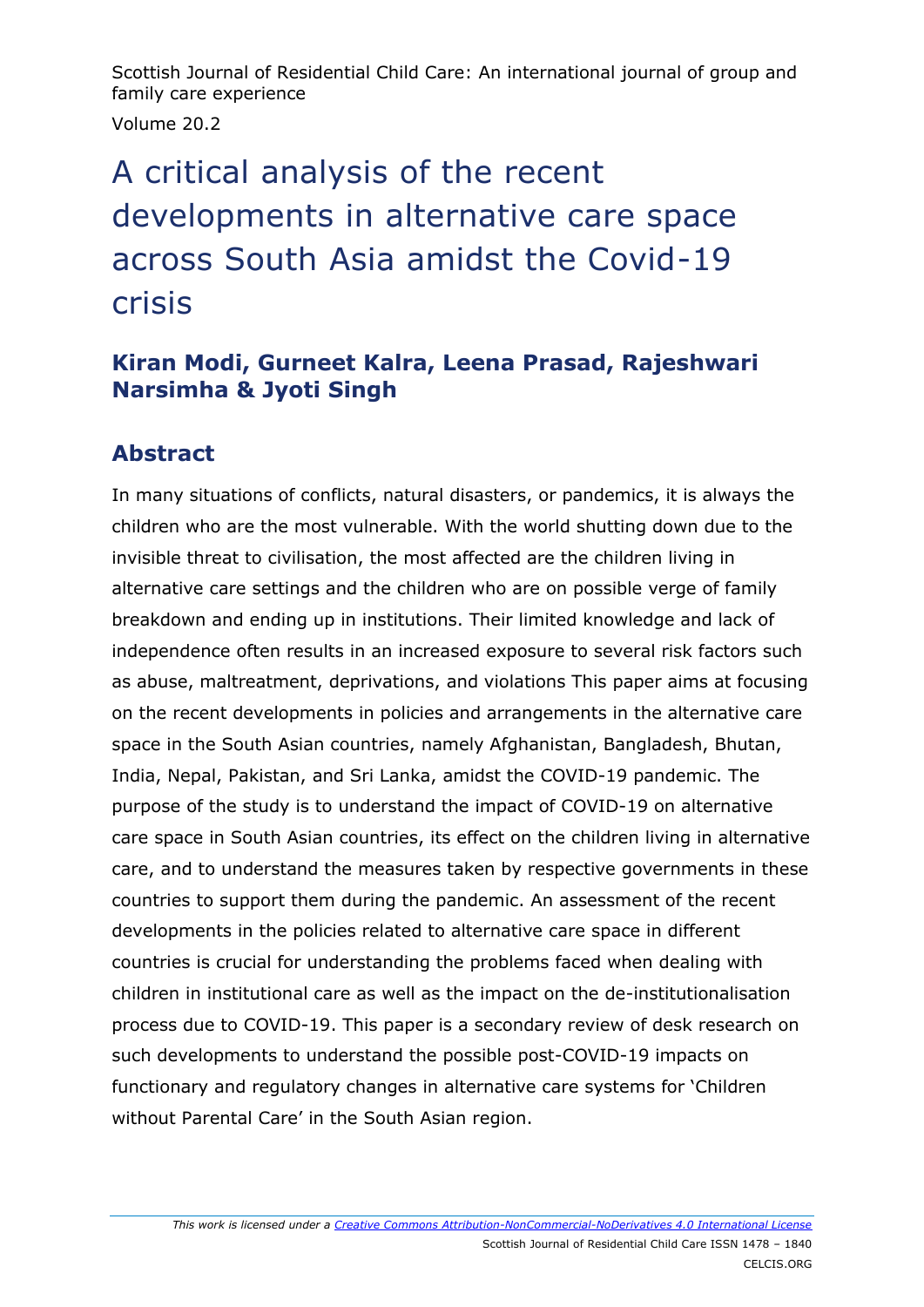# **Keywords**

Alternative care, COVID-19, South Asia, family care, children in care, childcare institutions, foster carer

# **Corresponding author:**

Kiran Modi, Founder and Managing Trustee, Udayan Care, Dehli, India, [kiranmodi@udayancare.org](mailto:kiranmodi@udayancare.org)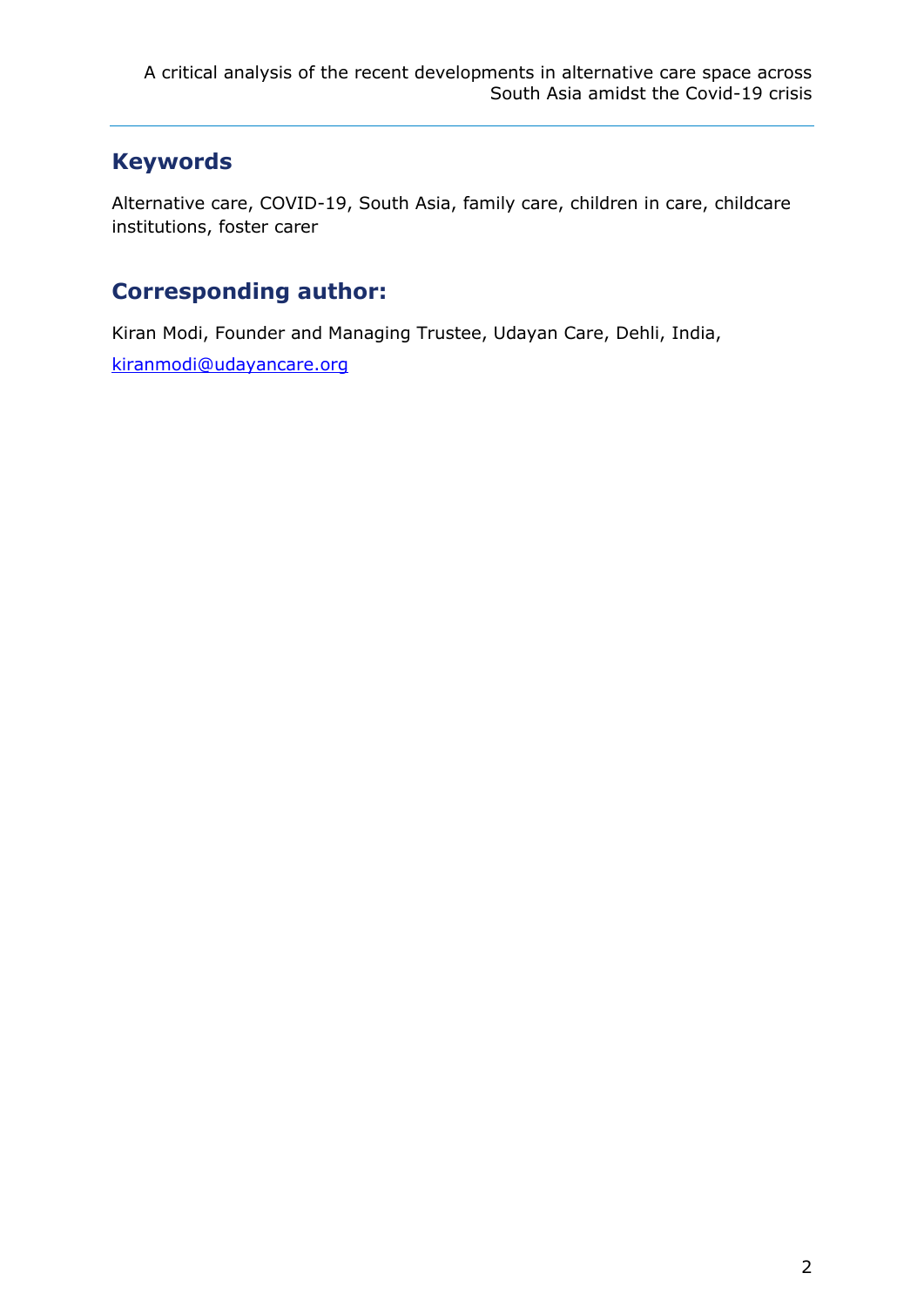# **Introduction**

#### **COVID-19 in South Asia in the alternative care context**

Unfortunately, with the unprecedented disaster in the form of a pandemic, COVID-19 has paralysed all the progress made on children's rights, such as education, health, nutrition, safety, and well-being. Not only did it upend the lives of 600 million children in South Asia, but also jeopardised their future (UNICEF, 2020). Additionally, social workers, care staff, and administrators were also left defenceless and had to face the pandemic's wrath. It has become clearer now that the pandemic is much more than a mere health crisis; it is a socio-economic crisis, humanitarian crisis, security crisis, and human rights crisis according to the United Nations Comprehensive Response to COVID-19 published in September 2020.

Since 1989, when the UN Convention on the Rights of the Child was passed, until 2020, most nations have been working to bring about a change in the existing legislation to provide better care to children living in alternative care settings. Subsequently, the Committee on the Rights of the Child, i.e., the body of independent experts responsible for reviewing progress made by State parties in implementing the Convention on the Rights of the Child, devoted its 2020 Day of General Discussion to the issue of children living in alternative care. The main aim of this discussion was to examine the current situation regarding alternative care, its identity and complexity, as well as areas concerning the unnecessary separation of children from their families, and to find appropriate ways to respond to child separation and family in cases where it is unavoidable (OHCHR, 2020). With each new hurdle, both the governmental and non-governmental organisations have worked towards providing the best possible care for children.

The pandemic has not only directly exposed these children to health hazards but has also further pushed them, especially the most vulnerable ones into unknown socio-economic problems. The children, on the vulnerable side of the society, lack access to sanitation, proper nutrition, adequate water supply, and access to soap, sanitisers which are necessary to prevent the spread of COVID. Due to the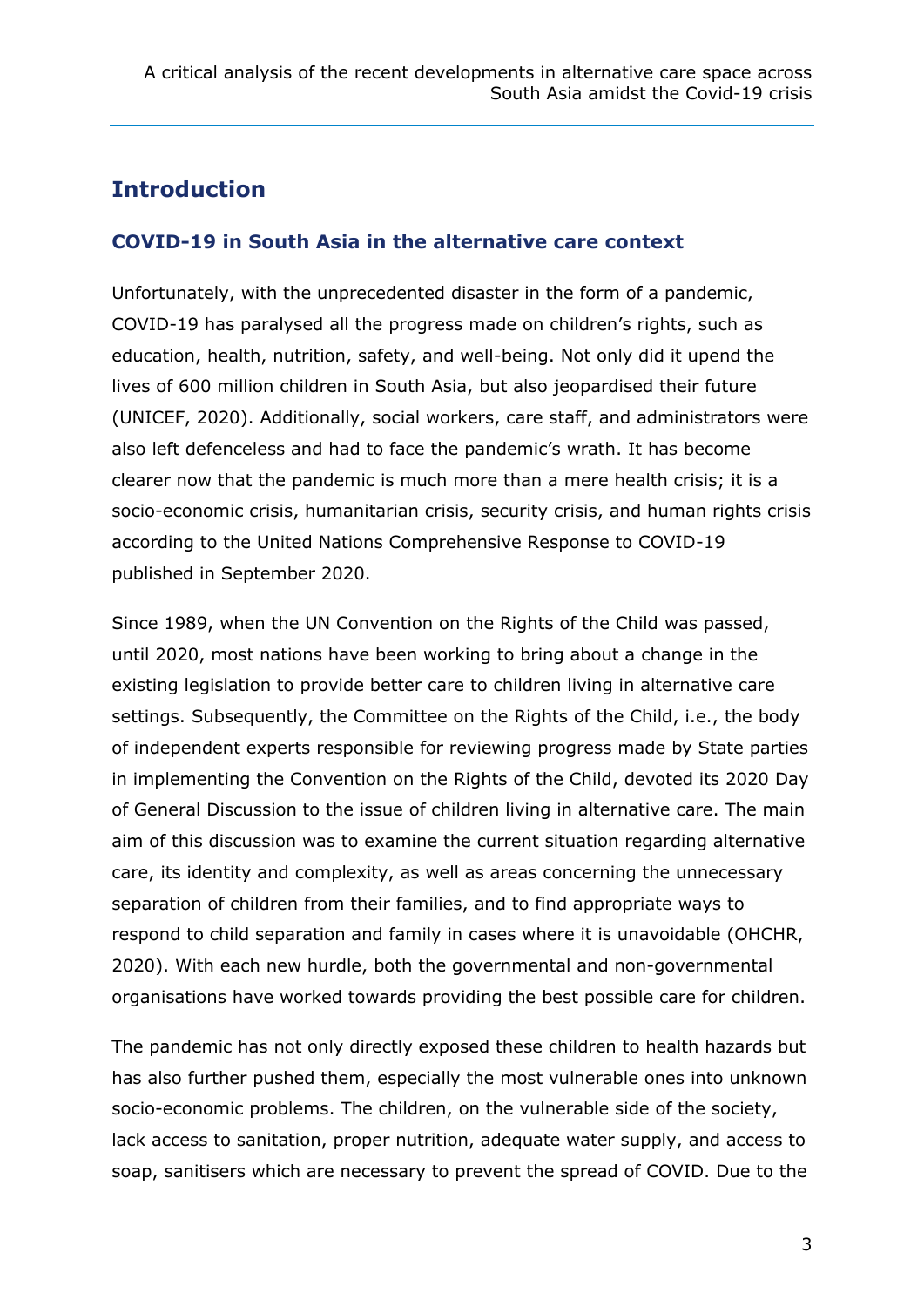deteriorating quality of the diets and the havoc created by the pandemic and its containment measures, more of the vulnerable children are becoming malnourished (UNICEF, 2020). 'At least 463 million students around the globe remain cut off from education, mainly due to a lack of remote learning policies or lack of equipment needed for learning at home during this pandemic' (UNICEF, 2020). Additionally, many children were susceptible to domestic violence with an increased risk of trafficking. Further, reports from the South Asian countries indicated that the immunisation report has dropped by 49% in March compared to February (WHO, 2020).

Acting upon these apprehensions, some professionals and agencies have come forward in various countries to provide some sort of psychological support and counselling services for children and young people. In most cases, these services are often not well‐organised and not directed towards the specific needs of children (Dong & Bouey, 2020). UNICEF along with the Better Care network and The Alliance has prepared a list of recommendations that states/countries should follow in response to the COVID-19 outbreak. These recommendations are the guiding principles to support child protection practitioners and the government officials in their immediate response to the child protection concerns who are at risk of separation or are residing in alternative care during the COVID-19 pandemic (UNICEF, 2020).

For most of the 1.13 million children, institutional care had remained the only care option in South Asia. There have been quick changes to the on-ground child protection mechanisms, grave economic fallouts for families and institutions, availability of limited availability of resources, causing major caregiver burnout in the child care homes, and finally to the breakdown of social networks. In the early phases of the pandemic, complete lockdown of children's institutions led to a severe limitation to seek external help. Children residing in Child Care Institutions (CCIs) felt marginalised and deprived of education and learning more than ever, due to the inadequate reach to technology to access online education. The additional burden of keeping stocks for a longer duration of time, hygiene materials added greater financial burdens to the already stretched resources, due to donor diversion and fallout. The arrival of a new child into the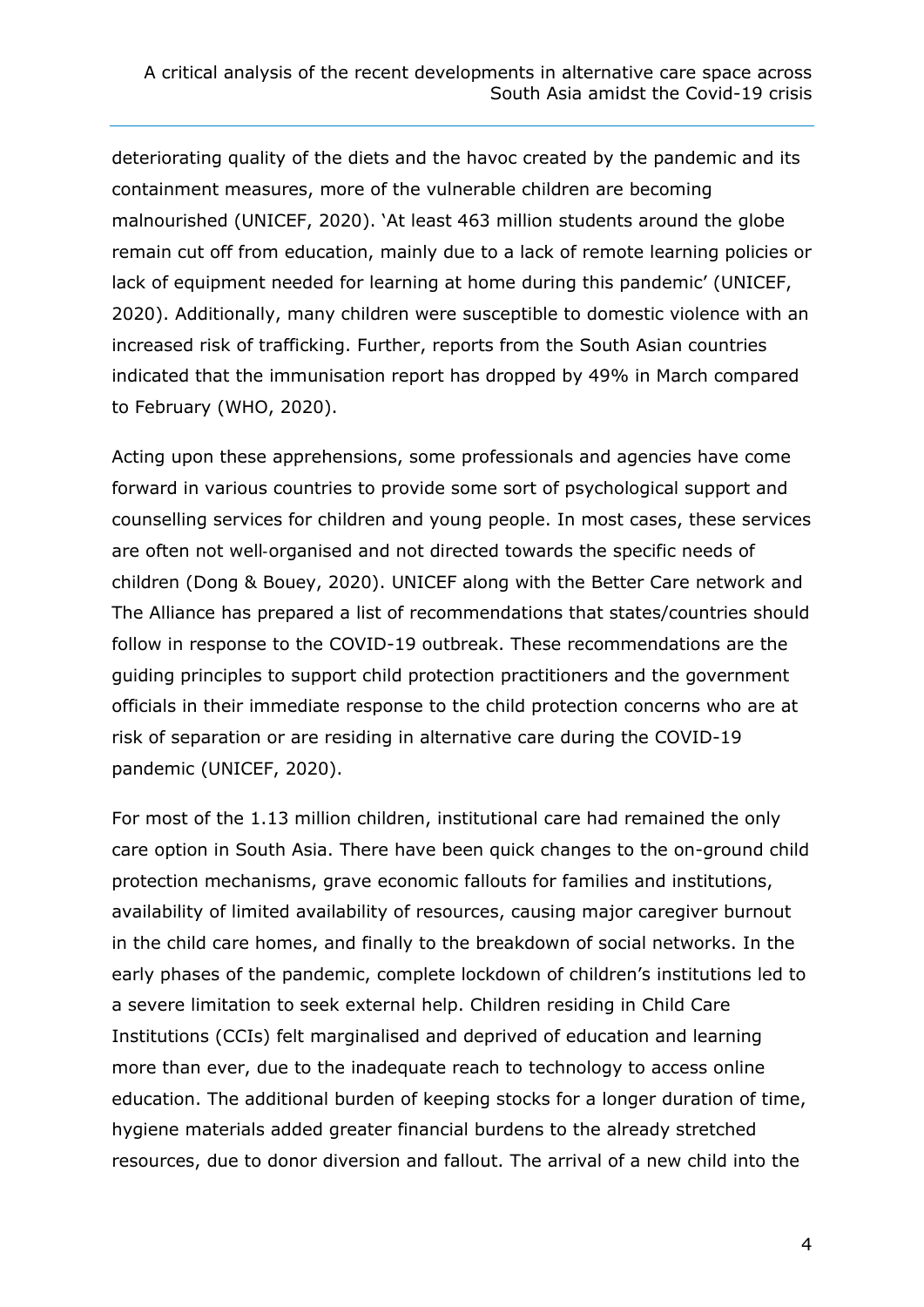CCI or restoration of a child residing in the CCI amidst the lockdown, with limited staff available in CCIs while following the health advisories and catering to the psychosocial needs of the child and following the procedural guidelines remains to be one of the greatest challenges. Being confined in small spaces at home, while wearing mask and maintaining social distancing negatively impacts the emotional, physical, and mental well-being, which results in high stress among children as well as residential staff.

International standards, national policies, and guidelines on children's rights and alternative care remains applicable even during times of a crisis, however, there was widespread unavailability of professional staff in these spaces who lacked training in dealing with the new ramifications. Many institutions were instructed by the Child Welfare Committees (CWCs) to send the children back into the communities, due to the lack of space in the CCIs. The strategy was proposed without a careful deliberation of situations back home, and without any proper investigations and follow-ups. This was being done without a proper assessment of the readiness of the families, additional support, and absolutely no monitoring protocols in place which led to further cases of abandonment. Correspondence published by Lancet Child Adolescent Health, expressed concerns about how the best interests of the children might not be met in such a scenario. A report about the rapid return of children in residential care to family because of COVID-19 surveyed 67 NGOs and found that the participants:

…frequently noted concerns that antecedents to the original placement into residential care were not resolved before the rapid return. For example, if a child was originally placed in residential care due to neglect, it was unlikely that the underlying reason for placement (i.e. neglect) was adequately addressed before the child being returned to parental care. NGOs further expressed concern that this would complicate the child-caregiver relationship and decrease the likelihood of long-term placement success (Wilke et al., 2020, pp. 110-119).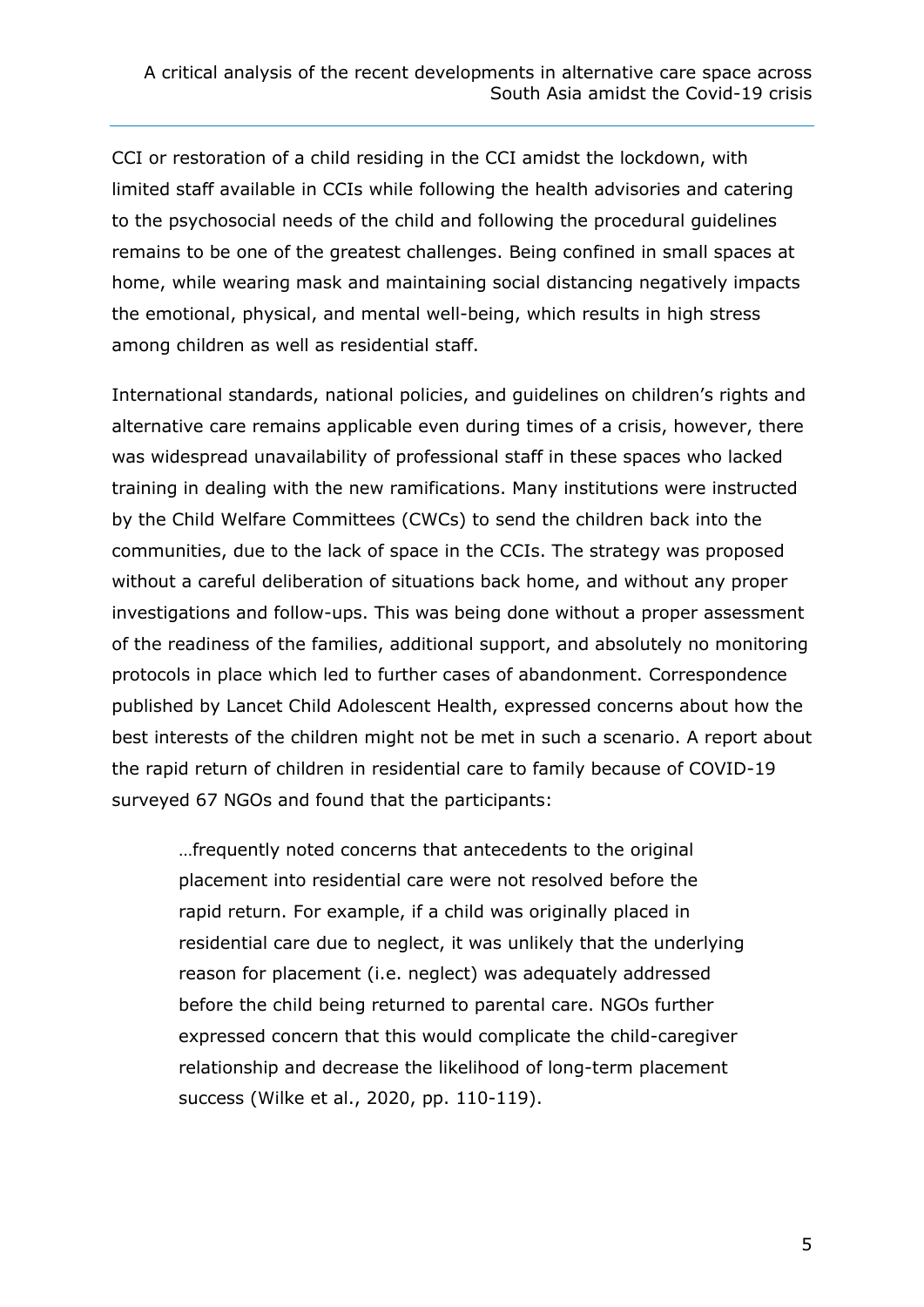# **The pandemic and the South Asian Association of Regional Cooperation (SAARC) response**

South Asia is one of the least developed world's regions with a large population. Thus, the South Asian region with less developed medical infrastructure and lack of availability of elaborate health and hygiene measures, is at high risk and more vulnerable to this infectious disease. Despite some media reports and sporadic studies on the situation in care homes, not much attention has been drawn towards children residing in care homes, or towards children, who were restored to their families, or even those who are at risk of being placed in residential institutions. Around the world, reports have emerged of various residential institutions for children being closed due to the pandemic. With the breakdown of a pandemic, residential care providers across countries are presumed to receive comprehensible guidance from respective governments, in South Asia, regarding managing symptoms, preventive measures, and measures to ensure quarantine measures inside institutions. Various resources and guidelines have been developed to support administrative staff to prepare themselves for the immediate response. The UNESCO recommendations give more strategic importance to the caregivers and child protection practitioners and for government officials who have to take immediate steps to prevent child rights abuse and give them a safe environment during the pandemic.

All the countries in the South Asian Association of Regional Cooperation, namely Afghanistan, Bangladesh, Bhutan, India, Nepal, Pakistan, and Sri Lanka have tried to implement the given 'Safe to Learn during COVID-19' recommendations in their respective capacities. The pandemic has not only impacted children in institutional care but its impact is also visible on foster care and adoption. As this has created an uncertain environment, critical components of foster care including home inspections have been stopped as most of the officials have been directed to work from home. Also, as research shows that neglect and abuse happen more often in high-stress situations, the doctors and teachers who typically report such cases in foster homes often fail to keep an eye on children during this environment. With government offices and courts closed in many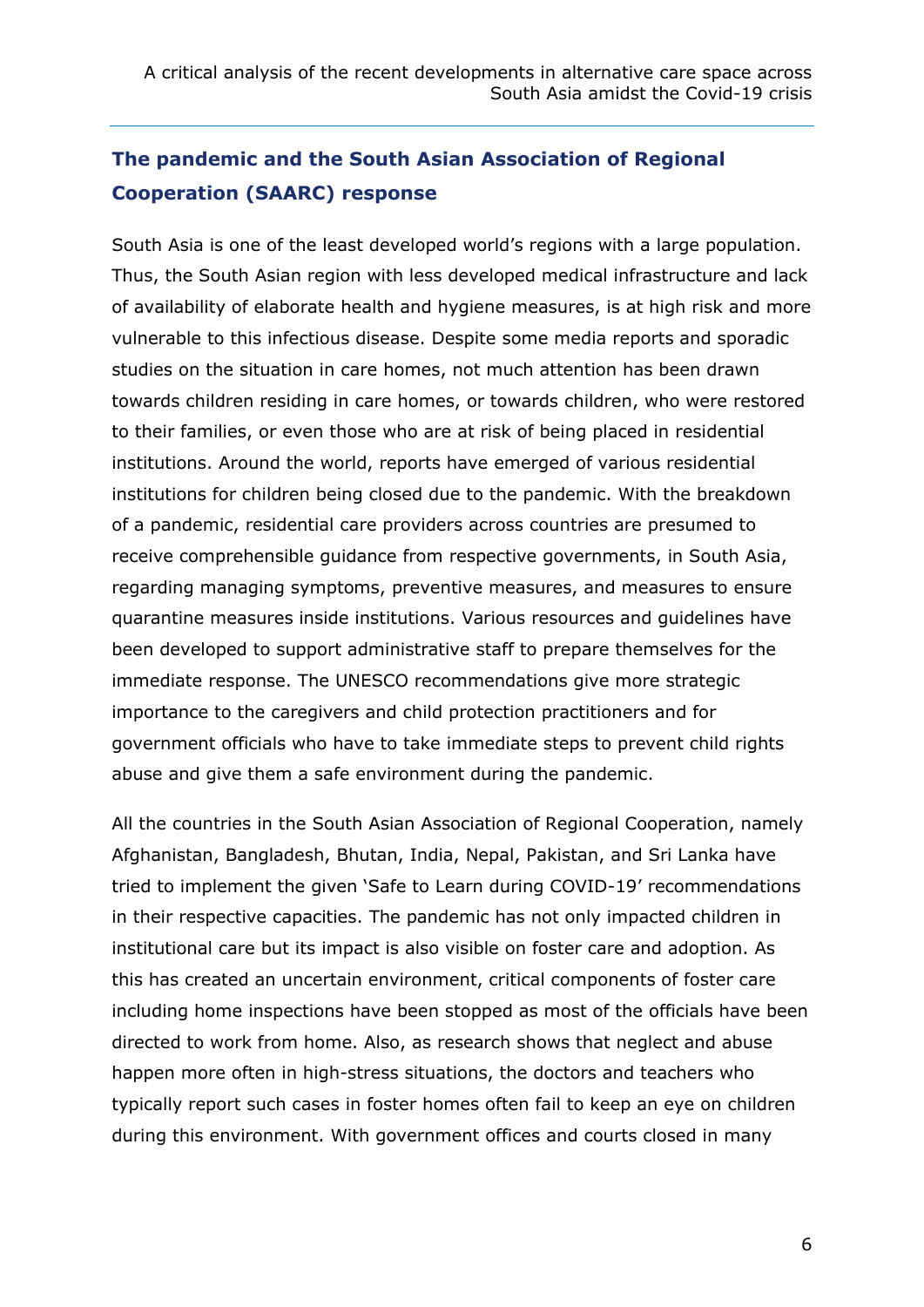states, parents who had planned to finalise adoptions are also now navigating a radically changed landscape (Dodge, 2020).

This paper is based on secondary data collection of material available, through which information on the impact of COVID-19 issues of alternative care and recent developments in the alternative care institutions during COVID-19 was studied. The paper highlights some of the major concerns alongside the recent developments in the South Asian Association of Regional Cooperation countries (SAARC) and concludes with recommendations for better planning during emergencies.

#### **Afghanistan**

Afghanistan, a country that has been exposed to deadly and prolonged wars in the past, continues to suffer the aftermath. Often relief efforts by international agencies remain insubstantial, as much more needs to be done in terms of structural changes. With high-intensity conflict zones adding to the pressure for many children and families, Afghanistan is on the verge of experiencing grave violations of child rights. Even before the pandemic had hit the streets of Afghanistan, famine was already an issue faced by most of the locals living there. This not only puts children at risk of malnutrition and impoverishment but also a risk of separation. A report by UNICEF (2015) says up to 80% of children between the ages of four and 18 living in orphanages were not orphans but were from families that could not provide basic services to their children. As the global pandemic began to infiltrate the nation, Afghanistan faced yet another crisis, namely, 'Seven million Afghan children risked hunger' (BBC, 2020). Based on findings of a report provided by the Ministry of Public Health 2.9% of the people infected with COVID in Afghanistan were children. It was stated that out of 9,794 children who were in orphanages before the pandemic, 8,133 of them were handed over back to their families or relatives and only 1,661 of them were quarantined in the orphanages.

In a report titled, 'Humanitarian Needs Overview Afghanistan', A representative of Save the Children stated that the country will be enduring a 'perfect storm of hunger, disease, and death' unless is acknowledged for the same by the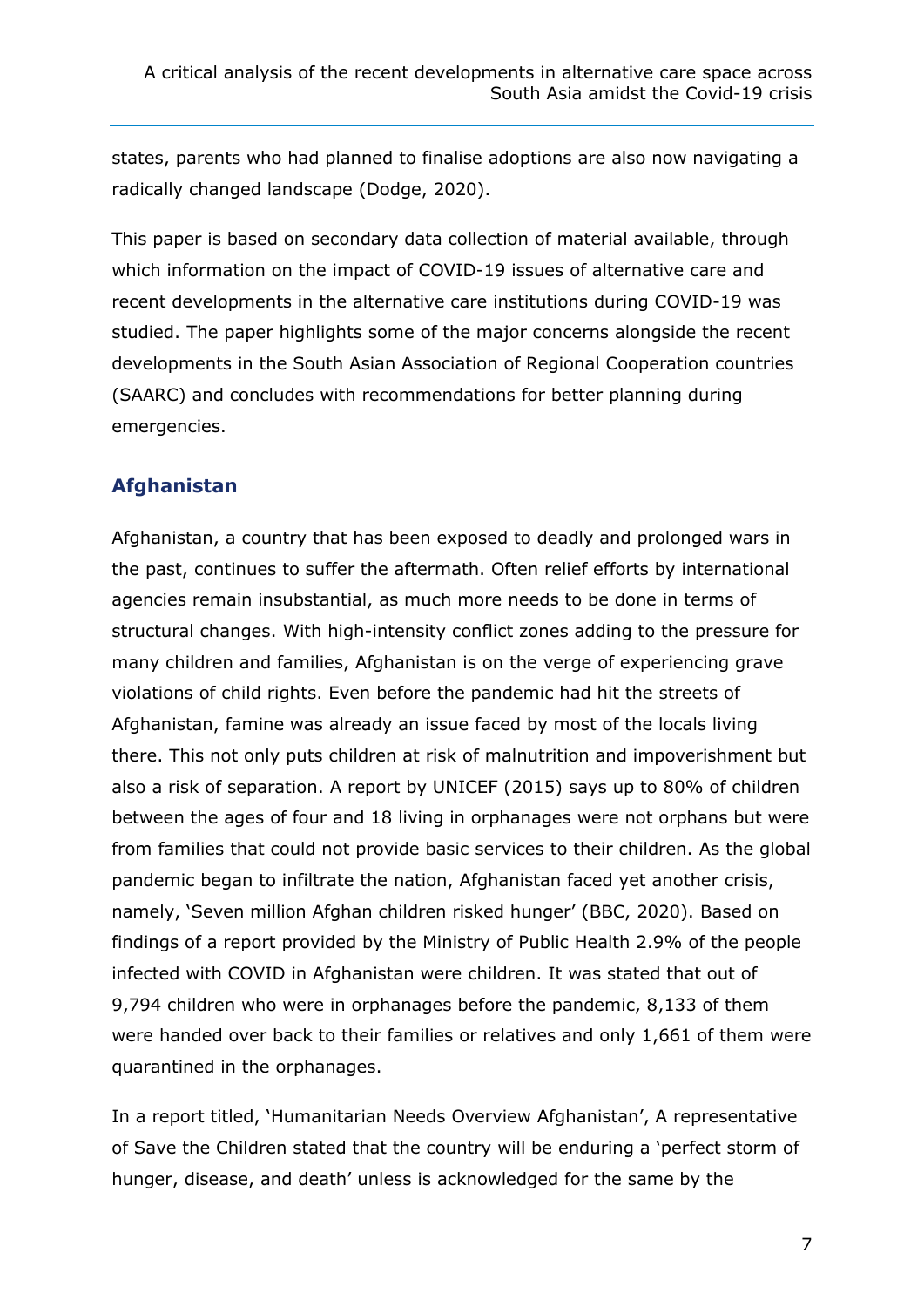international community. This statement was released after the findings of an initial report looking into the circumstantial conditions of children amidst the COVID-19 crisis, which had indicated that an estimated 7.3 million children in Afghanistan were to face food shortages. Save the Children also further managed to identify the ongoing challenges for children in Afghanistan and is working towards building local capacity for a humanitarian response, especially in the areas that are prone to disaster. Save the Children has also developed a disaster risk reduction toolkit for schools to mitigate the impact on education. Additionally, to cope with the economic hardships arising from no source of income, there has been an increase in the rates of child labour, child marriage, and sending the child off to distant relatives or wealthy benefactors, thereby increasing the risk of trafficking and exploitation (UNFPA, 2020). This, therefore, puts children at a high risk of separation from parental care.

It has set provisions of child protection services, particularly psychosocial support for children, adolescents, and caregivers, and provided masks, sanitizers to the caregivers. It has further created tools to address stress and anxiety, particularly during the lockdown or when a family member falls sick. As part of its child protection efforts, UNICEF has provided over 7,000 bars of soaps and around 8,000 masks to promote handwashing practices and the safety of children across the country (UNICEF-ROSA, 2020). As the country's response has been majorly targeted towards dealing with the hunger pandemic, not much information on government interventions specific to alternative care could be derived even after thorough secondary data research.

#### **Bangladesh**

As the countries across the globe began to impose lockdowns, officials in Bangladesh too ordered a 'complete lockdown'. The initial response was to close down the educational institutions, followed by non-essential businesses and services. Migration from the cities too was closely monitored to avoid a migration crisis. Bangladesh's efficient civil society machinery took immediate action by organising campaigns to increase awareness and disseminate information in the society.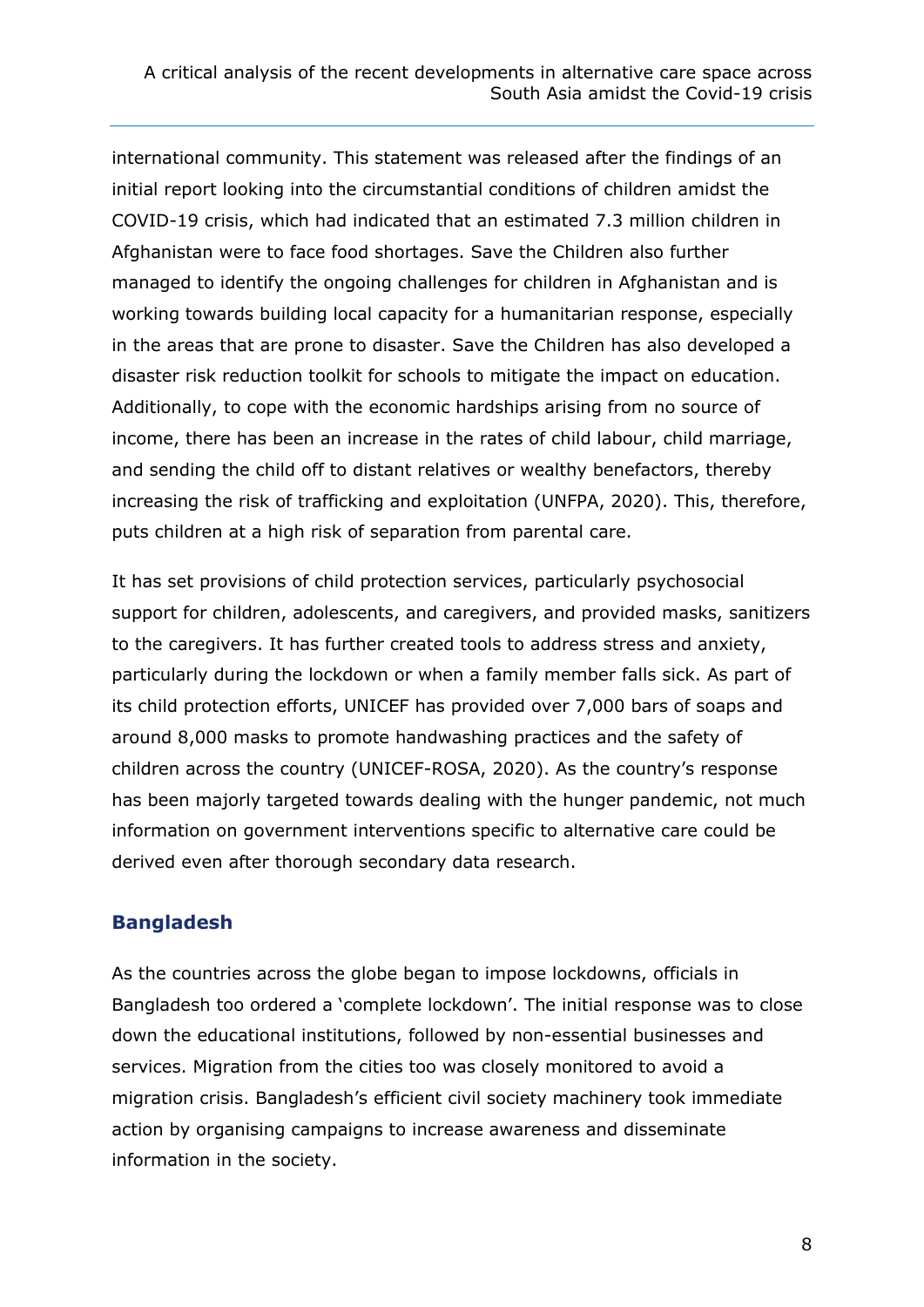According to SOS Children's Villages, there are around four million children without parental care in Bangladesh. But the country's department of social services holds records of about 200,000 children who live in 85 'Shishu Paribar' (government-run children's homes), and four thousand private orphanages). Many orphanages, particularly those attached to educational institutions such as madrasas, are closed and local guardians have been asked to remove children. In the wake of COVID-19, non-governmental organisations are also taking steps to fight and safeguard their children. Because the government and NGOs are falling short of hygiene safety measures such as soaps and disinfectants, local authorities have encouraged the NGOs to send the children home or to kinship care. (Chandan, 2020). Organisations, especially the non-governmental ones, have been falling short on finances and the donations have stopped or have been diverted towards other emergency funds due to the lockdown. 'Due to the coronavirus outbreak, many donations have stopped. In this deadlocked situation, we are also unable to look for new donors. If the situation does not improve, many orphanages in our country will not be able to feed their children', said Prof Samad (Chandan, 2020).

While government-run children's homes enjoy regular funding, they too were affected by a lack of staff. Due to the closure of government offices, caregivers and other staff could not be regularly at work. Hence, the staff is required to stay in children's homes for at least a week so that the needs of children are better catered to. International organisations like UNICEF supported the government in developing an emergency helpline for destitute children as the situation may worsen further. At the beginning of the crisis, Joining Forces Bangladesh and Child Rights Now (2020) praised the government for the nationwide lockdown and appealed for the necessary steps to be taken for the wellbeing of the most vulnerable children. It urged the government to adopt policies and allocate funds for COVID-19 responses, particularly concerning child protection (Relief Web, 2020).

Other organisations such as Distressed Children & Infants (DCI) are attempting to distribute books and study materials in children's homes so that the children can continue their learning. However, as resources are rapidly depleting, the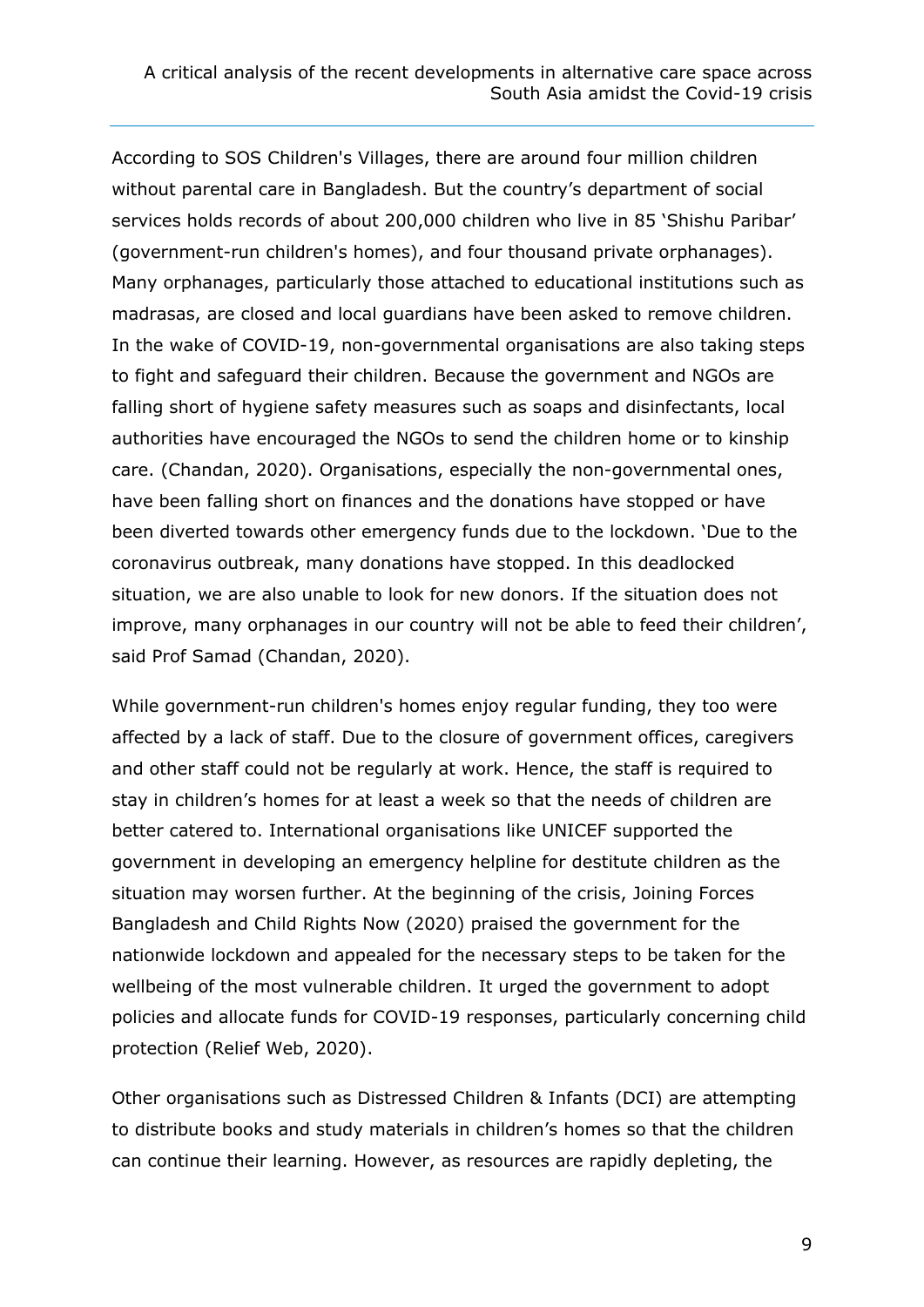CCIs face additional risk in sustaining the finances. A statement issued by one of the representatives of the NGO Universal Disabled Care-Taker Social Welfare Society, Ms. Kaur, revealed that there is a 90% drop in receiving donations. This drop is particularly alarming as a lot of children who remain in child care intuitions are also in need of immediate medical attention. Bangladesh issued an interim guidance note for alternative care institutions in response to the increased risk of COVID-19 in the country on 20 May 2020 about prevention and preparedness for COVID-19 and the temporary separation of children from their caregivers. Communities were asked to identify children who are at a high risk of family separation and in case of separation to identify the preferred alternative caregivers. Another issue is the stigma faced by those infected with the virus.

#### **Bhutan**

The Ministry of Health is responsible for the stewardship of health in Bhutan. Health is considered one of the foremost sectors in Bhutan and all residents are entitled to free medical care services.

The National Health Policy of the nation expresses that the state will 'give free admittance to essential general health administrations in both modern and traditional medicines' as drafted in the constitution. Hence, The Royal Government of Bhutan and the World Bank signed a \$5 million COVID-19 Emergency Response and Health Systems Preparedness Project to help in prevention, detection, and responding to the pandemic across the country, including care homes. The project was set to facilitate Bhutan's capacity to provide emergency support whenever required. The project was implemented by the Ministry of Health as it focused on advancing strategies like prompt contact tracing, early warning systems, training of frontline workers, procuring testing kits and laboratory equipment, etc. Additionally, Give2Asia too partnered with other local non-profit organisations to support the front-line workforce and child care institutions. The response programme focused on providing financial support for quarantine facilities and frontline healthcare workers along with securing medical supplies (Give2Asia, 2020).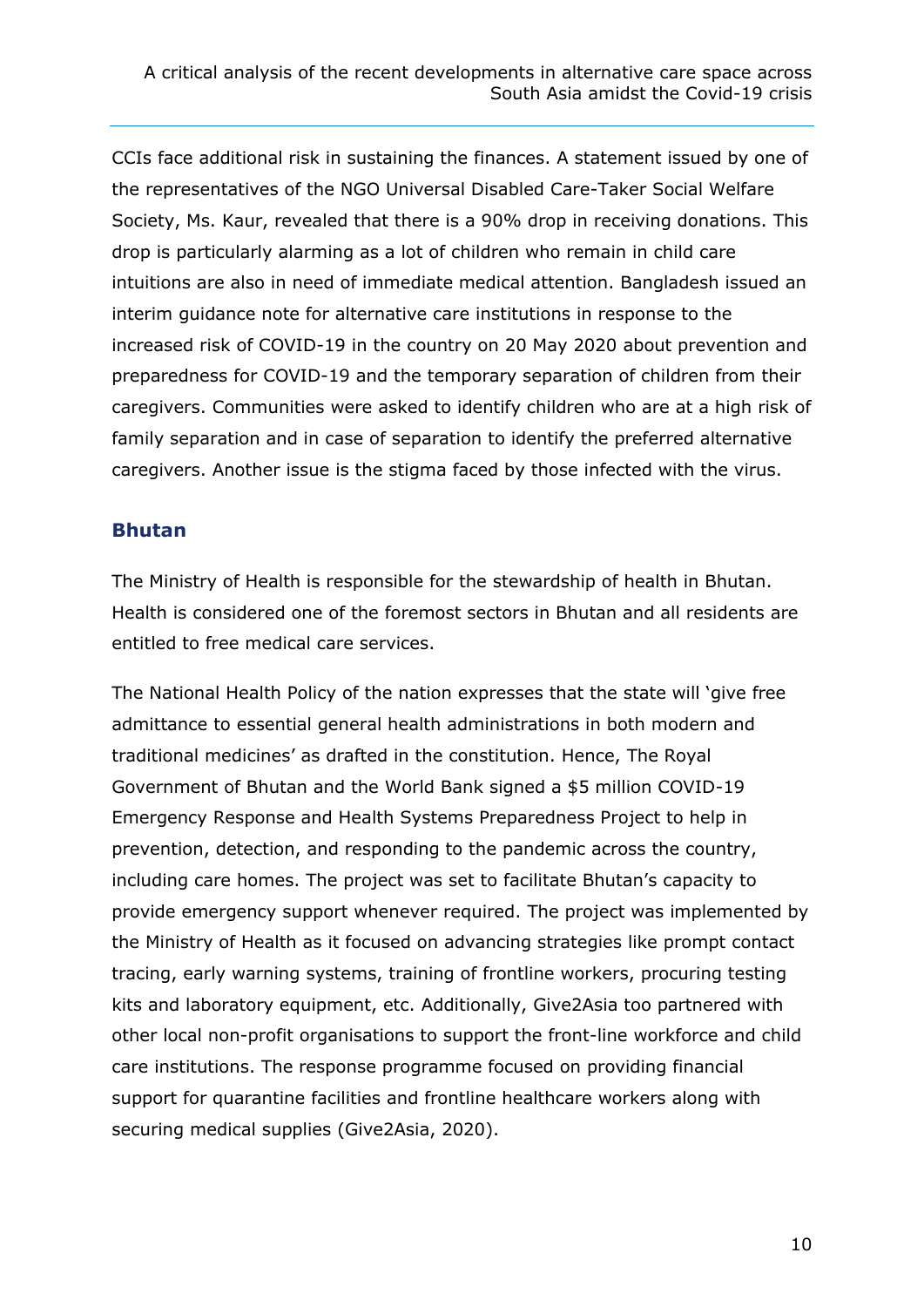In terms of engagement in general, more than 16 thousand people (Desuung volunteers, volunteer groups, local leaders, youth volunteers and CSOs, and school health co-ordinators), were engaged to reach a large population in the country with messages on COVID-19 prevention and access to services. By June 2020, 550 participants in total have been trained in the use of the Bhutan Child Development Screening Tool (BCDST) via Zoom. Bhutan's Centre of Media and Democracy (BCMD) also made efforts to educate the mass by sharing useful tips on how to verify the information and sources related to COVID-19 by distributing multi-lingual online, printed, and audio versions of education materials. The Centre conducted many training workshops on advocacy and development of effective and efficient communication materials. UNICEF's Youth Ambassador was engaged to advocate and educate young people and the public on COVID-19. There is insufficient information provided by the Bhutan government to indicate any substantial change in responding to the needs of vulnerable children amidst COVID.

#### **India**

COVID‐19 pandemic has had multifaceted impacts on children, including psychological, physical, mental, cultural, and social (Dalton et al., 2020). Research indicates that nearly 41 percent of India's population is under 18 years of age, which means that they fall under the laws applicable for children as per the definition by the UN Convention on the Rights of the Child. Their mental health must be addressed both during the pandemic and post-pandemic. These effects are not restricted to general well-being and health but extend to many dimensions of children's lives, including their safety, education, and poverty (UNICEF, 2020a). Other factors, including poor nutrition, abuse, and violence where children continued to live in proximity to their abusers in lockdown, also play an irrefutably major role (Sengupta, 2020.)

As a result of lockdown, many children have had no physical access to schoolmates, friends, peers, and relatives for over many months. Limited opportunity for any kind of outdoor play and socialisation has had an adverse impact on children, making them frustrated, irritable, easily bored, and angry. In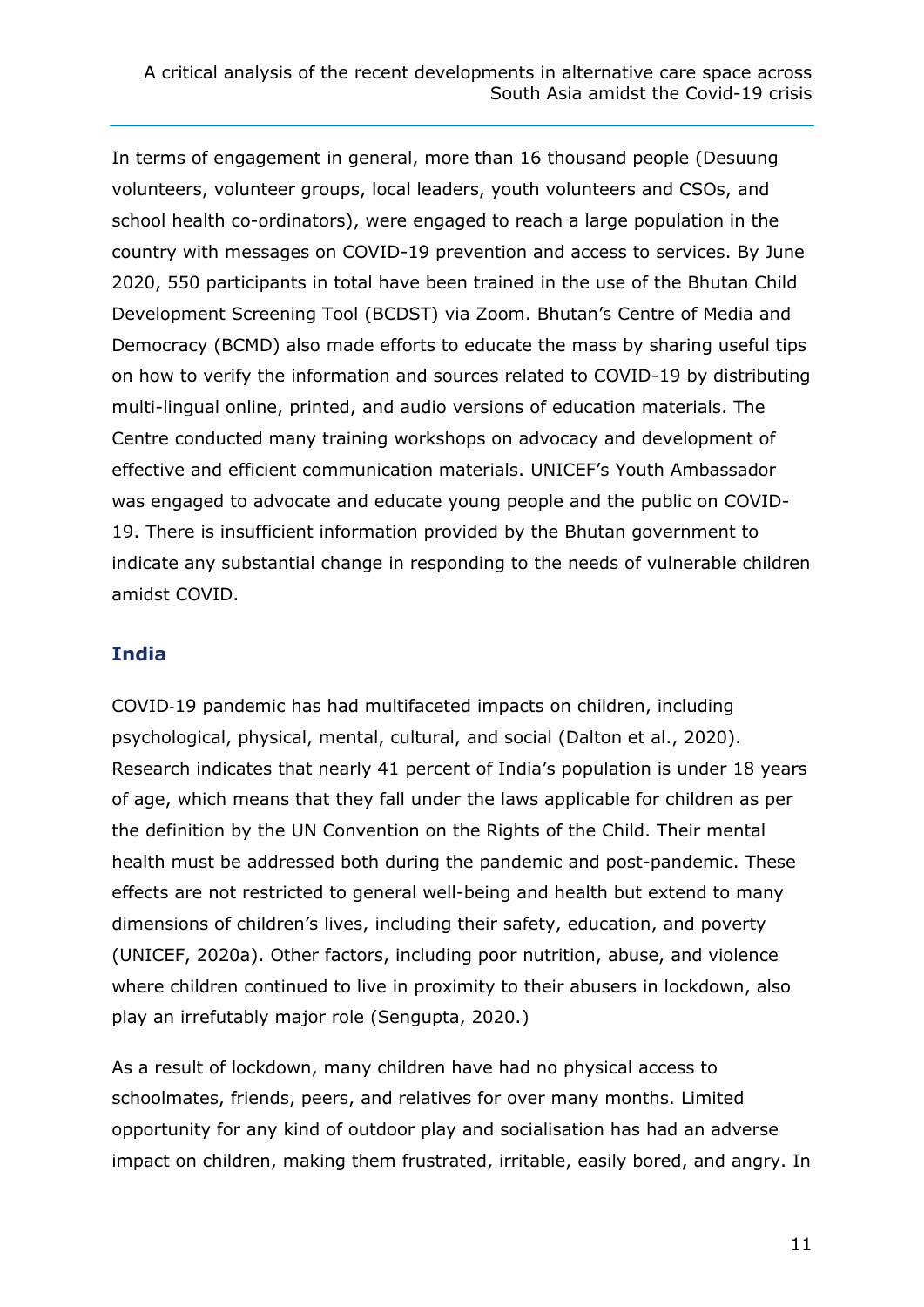India, there are approximately 370,000 children in more than 9,500 CCIs. The crisis due to COVID-19 has not only added additional pressure on the children residing in CCIs but has also negatively affected the ability of the CCIs to take care of children already present there (Mazumdar, 2020). The Apex Court has issued several Standard Operating Procedures (SOPs) for child care institutions at a national level since April 2020 to address the risk to the children in CCIs and put in place the preventive preparedness to the risk of COVID-19. These institutional level guidelines are laid down at children-centric and staff-centric levels and include procedures specific to utility and services, medical support, health and well-being, and capacity building of staff (WCD, 2020). Guidelines on handwashing/sanitisation practices, social distancing, cleanliness, medical consultation, awareness are mandatory for all care homes.

Despite curbs, a spike in child trafficking and child marriages was recorded during the pandemic and ChildLine had to intervene in many cases and the states' governments scrambled to cope and set up more monitoring systems (Chopra, 2020). The nationwide lockdown has brought all sorts of despair, stress, and anxiety (Kumar et al., 2020). The Supreme Court of India has suggested providing audio-visual means to maintain a connection with the outside world and continuity of psycho-social support and learning. India's Ministry of Women and Child Development has issued guidelines stating that the caregivers should make themselves available for the children and assure them of their wellbeing if they are ill or stressed out. Separate guidelines for disinfecting public places, including compulsory posters, are also issued by the Ministry of Health and Family Welfare.

The Health Ministry set up a national emergency helpline number (1075) and state/union territory helpline numbers. ChildLine intervened in more than thirtyfive thousand cases of child marriage and received an estimated 4.3 million calls till September 2020 (ChildLine, India). Moreover, organisations like the National Indian Child Welfare Association have provided various resources to give foster children and their caregivers accurate information about the ongoing pandemic. Many organisations in India had responded quickly to the immediate needs of affected populations by working in collaboration with a host of local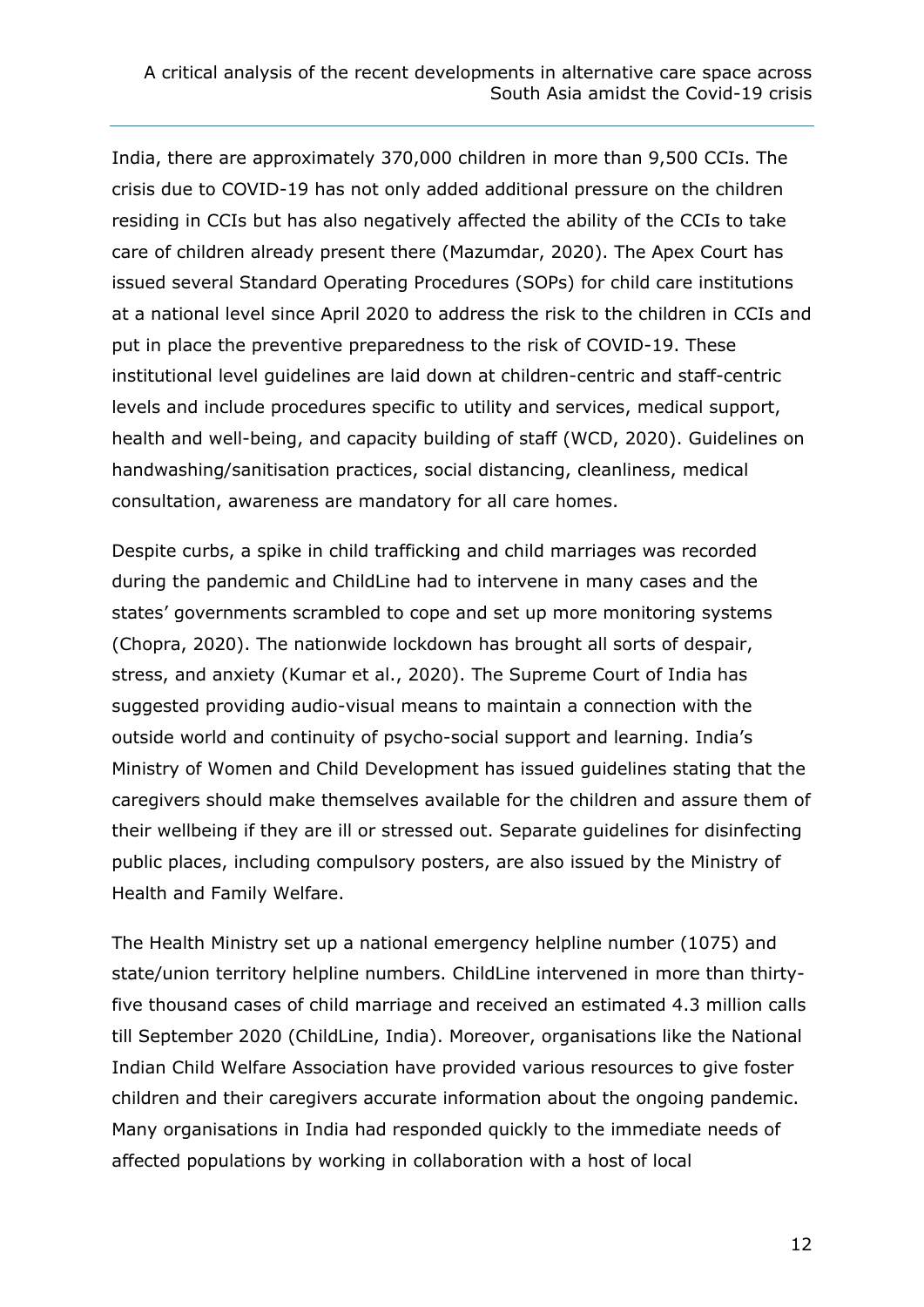organisations to provide food assistance, nutrition, water filters, and hygiene kits to children in care homes. In state governments protection of child rights services have said staff and officials in childcare institutions should take extensive precautionary measures for COVID-19. Several INGOs, and NGOs have played a crucial role in ensuring that these guidelines are appropriately followed hence safeguarding children's and care staff's well-being. The [Guidance](http://newconceptinfosys.net/Tarang/Upload/Training/Modules/Module%206_English.pdf)  [for Persons in Charge of CCIs under the JJ \(Juvenile Justice\) Act, 2015](http://newconceptinfosys.net/Tarang/Upload/Training/Modules/Module%206_English.pdf) has been used to prevent and control the spread of COVID-19 in CCIs (New Concept & UNICEF, 2020).

CARA has issued certain advisories on procedures for adoption and foster care to be followed for safeguarding children during the pandemic. Limited virtual interactions, major co-ordination via mails and phone calls, virtual meetings with CWCs, and speedy process followed by online counselling sessions and feedback are certain measures directed to be followed post June 2020.

#### **Nepal**

Nepal's statistics reveal that out of 11.5 million children around a million are without parental care. Often these children are abandoned and forced to live on the streets, while some of them are also coerced into child labour. Although several organisations were working towards protecting the children without parental care by providing basic needs like food, shelter, education and medical care, the current crisis has put a lot of strain in the process. Initially, Nepal reported only two cases of patients infected by the deadly virus. However, in four months, the numbers had spiked exponentially. With over 17,000 confirmed cases and 40 deaths by June 2020, Nepal faced a huge challenge ahead in containing the spread. A spokesperson for Sukraraj Tropical and Infectious Disease Hospital in Kathmandu said:

…what we are now witnessing is the community spread of the virus. Each day only 300 people are tested for free on a firstcome, first-serve basis, though the number of persons visiting the hospital varies between 1,000 and 1,200. Unfortunately, those who are unable to get tests would have to return to their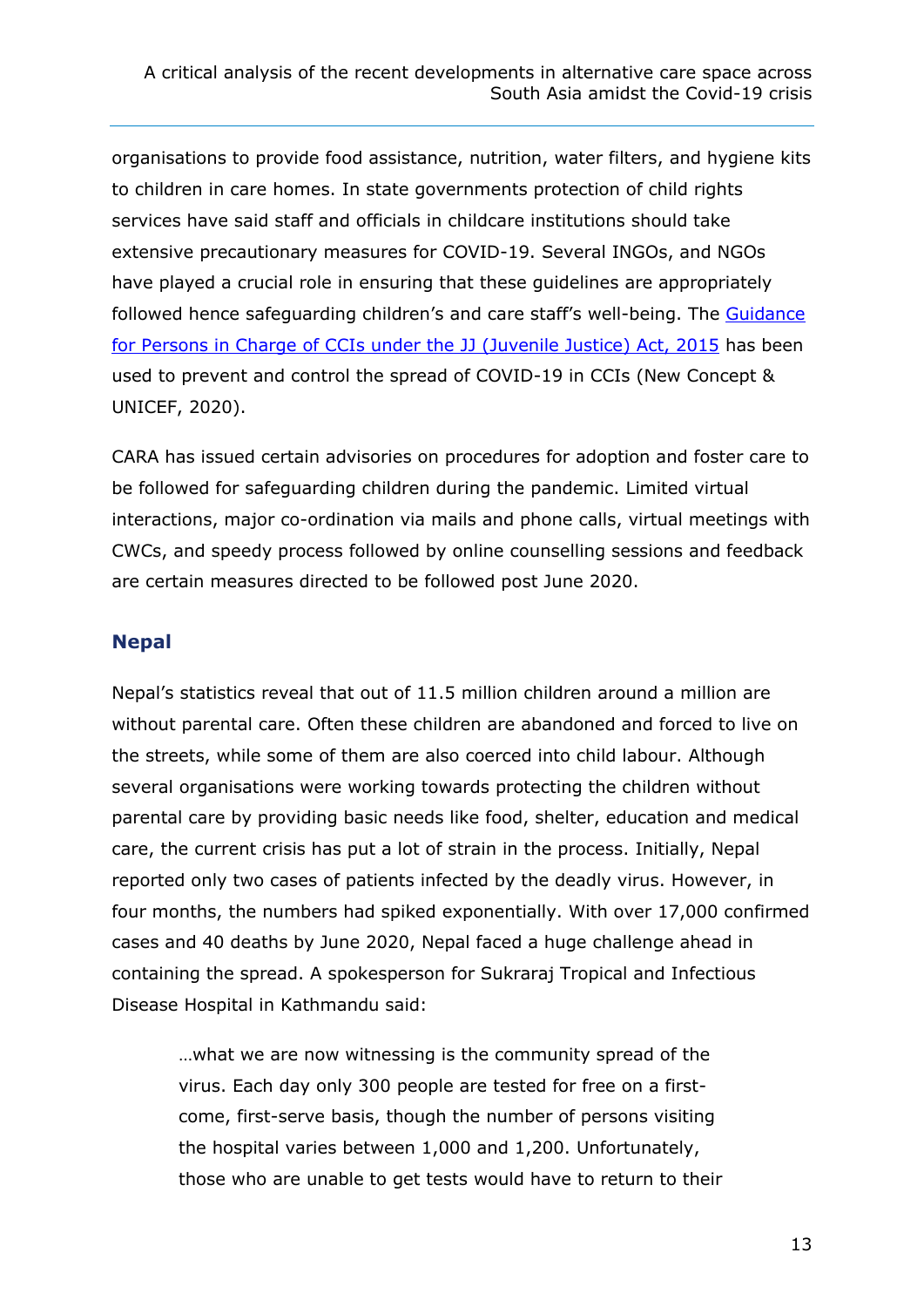homes as the hospital cannot manage more than 300 patients (Jha, H. 2020).

Beyond the Orphanage has partnered with several other local organisations to deliver education and awareness workshops to help children understand and maintain good hygiene standards. while such initiatives were taken by several organisations, a report by Al Jazeera highlights the growing number of 'fake orphanages' that try to attract donations by exploiting the children for profit. A study stated that more than 80% of the orphans are trafficked from remote areas to make profit through deception. The National Child Rights Council issued a public statement instructing 153 childcare homes in Nepal to reintegrate children with their families. It was reported that 1,503 children from 38 childcare homes were reunified with their families (Bhushal, 2020).

Several NGOs, including Save the Children, collaborated with ministries, and submitted insights and evidence garnered through the 'Ministers with Children' campaign to promote the child-centred policies and plans to protect the rights of children during emergencies.

#### **Pakistan**

With the help from international and national humanitarian and development partners, the government of the Islamic Republic of Pakistan has responded by strengthening co-ordination, case management, contact tracing, testing services, and community mobilisation. The country saw cases of transmission of the virus from the elderly to the children in a family. This led to the separation of children from their parents and many of these children have been thereby sent to care homes (International Crisis Group, 2020).

In the wake of spreading awareness about health and hygiene, WHO Pakistan prioritised the Clean Care initiative as integral to the government's response to COVID-19. UNICEF found that changes in their care home life are somewhere linked to increased stress in children along with reduced patience in caregivers. As a result, many social service professionals have been trained in psychosocial support along with prevention based on a UNICEF's support response.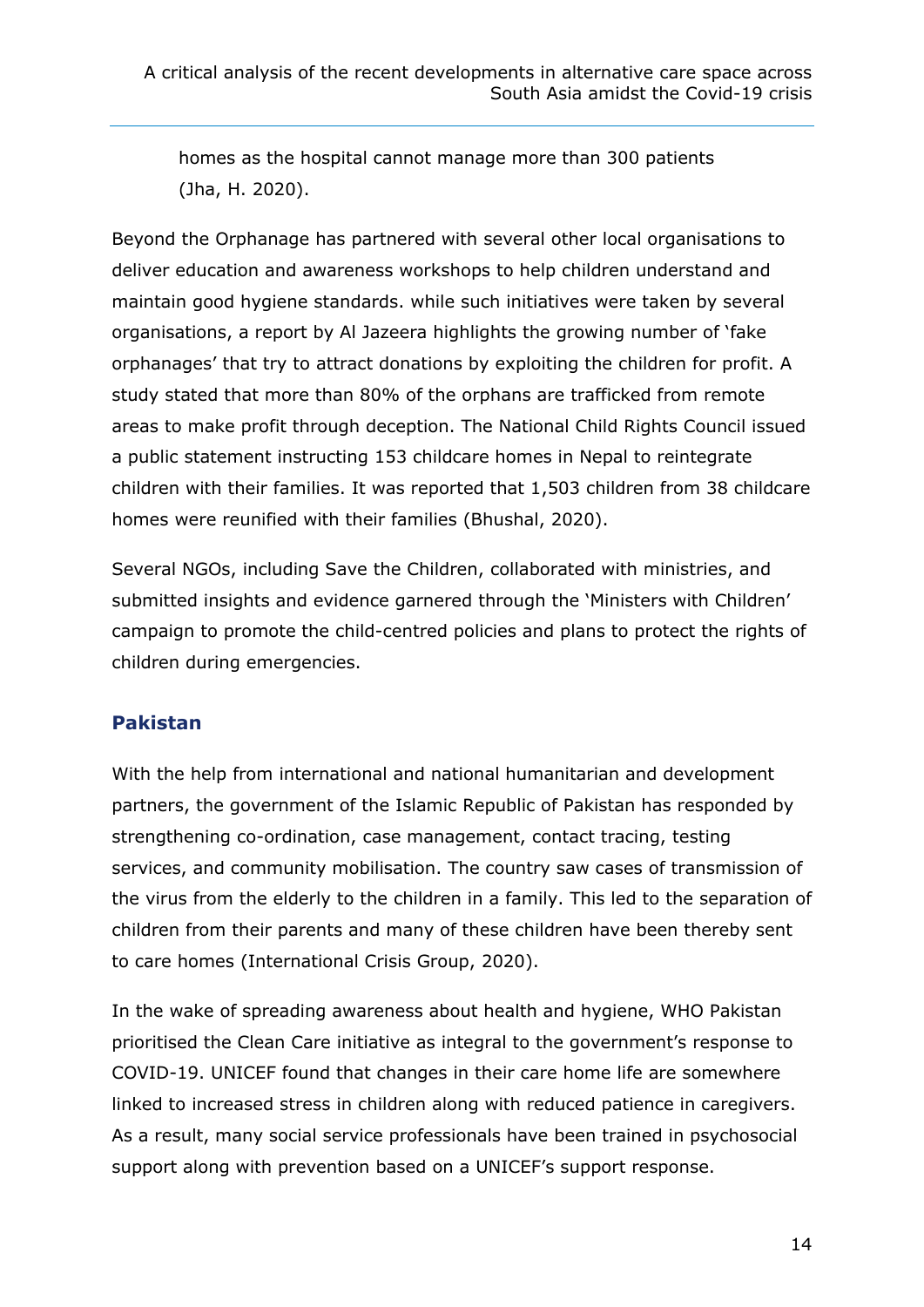#### **Sri Lanka**

Christian Care Reforms in Sri Lanka are working with the government to facilitate and improve family-based care. Using fostering and domestic adoption routes, attempts are being made to find ways to offer family-based care. World Vision is also setting up operations in Sri Lanka by working with the community to promote development and relief programmes. Amnesty International highlights how the school closures due to COVID-19 have increased the risk of a child's exposure to abuse, exploitation, violence as well as child labour. Female children continue to be the most affected by this situation. Lack of robust child rights protection services and mechanisms exacerbates such risks among the vulnerable children without parental care. Save the Children Sri Lanka says there is an increase in child abuse cases reported to the National Child Protection Authority (NCPA). The NCPA helpline data revealed that the number of reported incidents increased by 40%, alerting government authorities to take immediate steps to reform policies and services. These data are particularly alarming as according to CRSA 2018, there is a high prevalence of physical and sexual abuse against children in Sri Lanka.

UNICEF introduced digital case conferencing which has been adopted in Northern, Eastern, UVA, and, Central provinces. Standard Operating Procedures (SOPs) on digital case conferencing were developed, supported by the Department of Probation and Child Care Services. The SOPs were to be translated to both local languages and distributed to all divisional secretaries for implementation. UNICEF through this programme had already managed to reach 83 children in need of care and protection and 18 children were supported on proper alternative care arrangements by August 2020. The lockdown brought with itself a range of mental health issues for children. Staying at home has induced stress, boredom, anxiety, and depression. UNICEF is establishing a virtual psychosocial support network via NCPA (National Child Protection Authority) psychosocial team with the partnership of NCPA, Save the Children, LEADS, and World Vision Lanka. Furthermore, Mental Health and Psychosocial Support (MHPS) networks have been established in the Eastern and Northern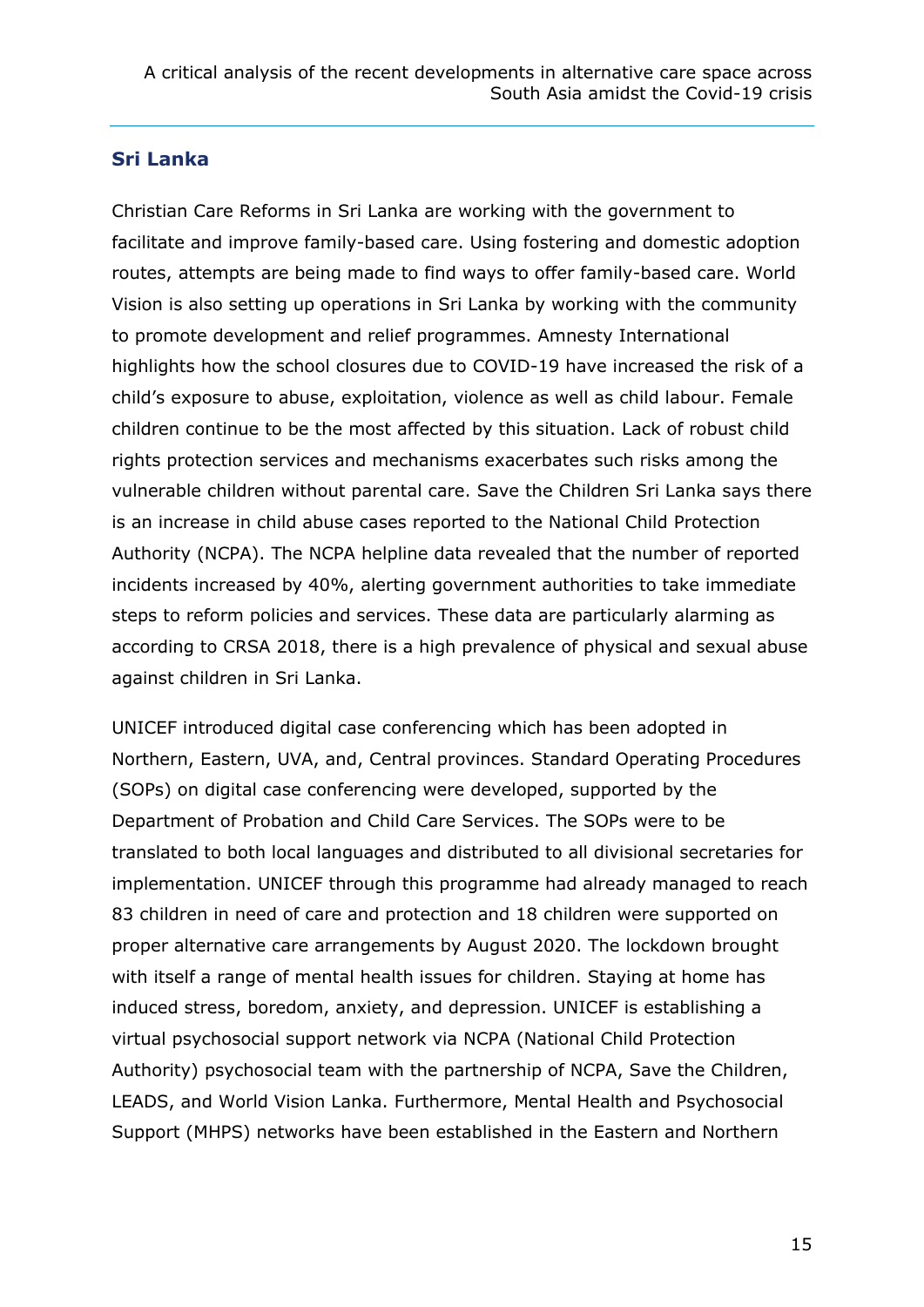Provinces for effective Psychosocial First Aid (PFA) support, counselling, and further referrals.

UNICEF has partnered with the National Institute of Social Development (NISD) to reach the children in quarantine centres for PFA support. UNICEF Child Protection Programme is also working with the national NGO, Advocating the Rights of Children (ARC), for the prevention of violence against children, through social media targeting parents, caregivers and children.

### **Conclusion**

India and Bangladesh have done major work and provided appropriate guidelines that comply with the recommendations of UNICEF, Better Care Network, and The Alliance for responding to COVID-19. They have more specific guidelines to cater to the needs of children in alternative care spaces.

The pandemic is leading to the re-institutionalisation of many children due to government orders or due to the shortage of basic necessities in poor families such as in Bangladesh and in India (Khan Chandan, 2020).

Our desk review also suggests the other countries reviewed have general guidelines and orders in place but nothing for child care institutions spaces specifically. In Afghanistan, where the most pressing issue is the hunger pandemic, little work in the area of children in need of care and protection has been done. Most of the recent developments that took place in these South Asian countries have been initiated primarily by governments, international organisations such as WHO, UNICEF, SOS Children's Village International, Better Care Network and Save the Children. The national governments of India and Bangladesh have supported these initiatives to a great extent. There is also a lack of proper governmental guidance particularly focused on preventive measures and ways of implementing the WHO guidelines in an institutional setting, as with most of the guidance in general. Several care homes do not have enough space for social distancing, and no proper health care provisions due to lack of funds. Several countries, such as the Maldives, Bhutan, or Sri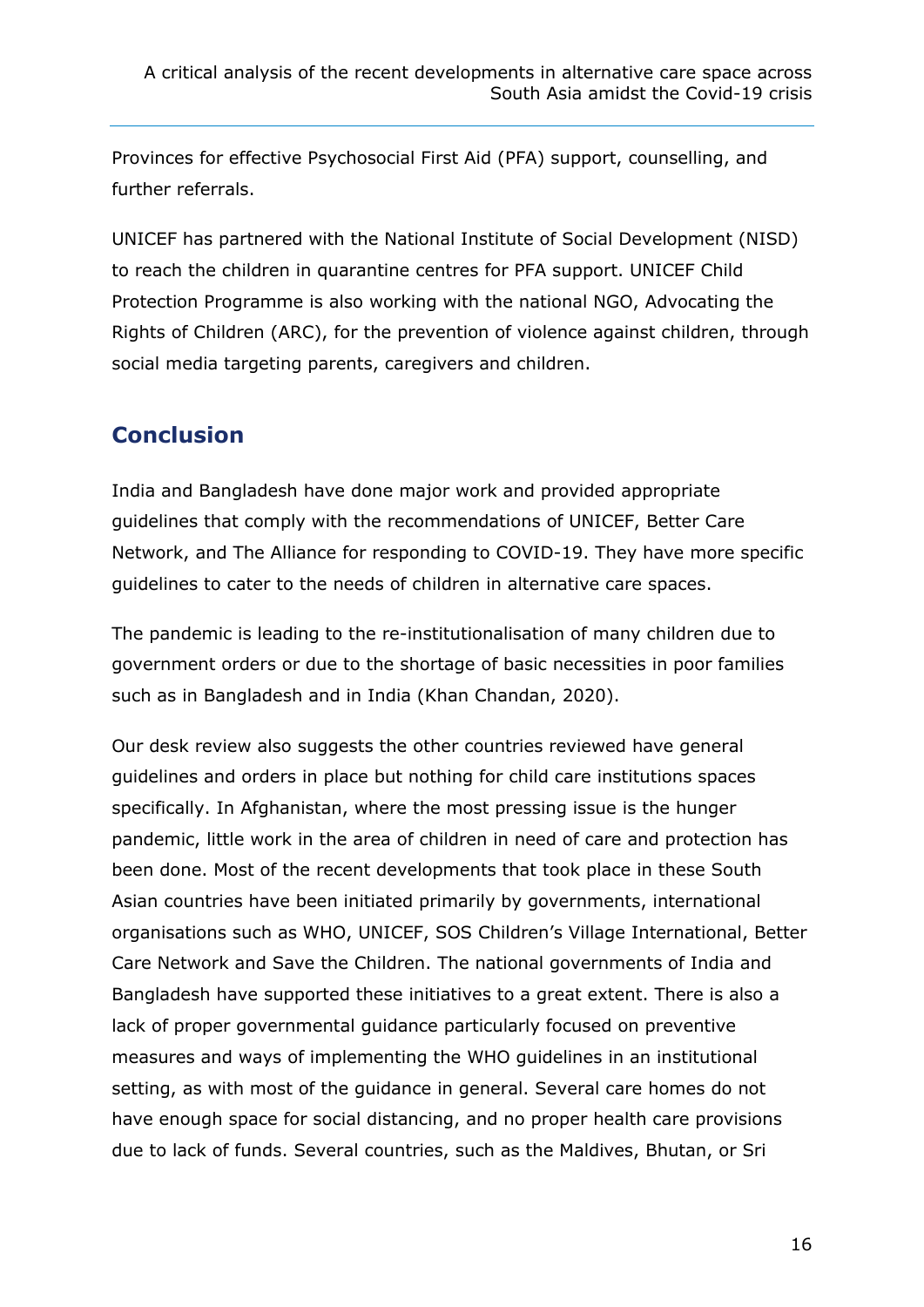Lanka, could not provide substantial data on the number of children affected by COVID-19.

# **Advocate for clear and child-friendly intake and discharge procedures to promote family unity and reduce the risk of separation**

Authorities could support the transition to family-based and community-based programmes and services for children in an organised and planned manner, including those children, who find themselves homeless or orphaned after this pandemic. Kinship care is the most broadly used form of out-of-home care for children unable to live with their parents. Kinship families should be strengthened to take care of children who need out-of-home care support. Due to the vulnerability of older people to COVID-19, some grandparents or other relatives might not be able to care for kin children. Discrimination worsens when resources are scarce, and therefore it is even more essential that child care institutions and facilities are appropriately supported to have funds to sustain the livelihood of the children without parental care, and carers. Work with relevant authorities to establish a registration system to prevent long-term separation and to facilitate reunification is required. Facilitation of safe and regular communication between children and parents/caregivers who are temporarily separated should be encouraged.

# **Develop an inter-agency plan, in collaboration with relevant authorities, to strengthen the care of vulnerable children**

Developing common standard procedures for documenting and referring the cases of children between child protection and health services to ensure children receive appropriate, safe, and family-based care even during the pandemic is needed. Collaboration is required to ensure child-friendly health facilities or access to health care, including direction for health staff on communicating in a child-friendly manner and ensure special measures to support children's psychosocial well-being.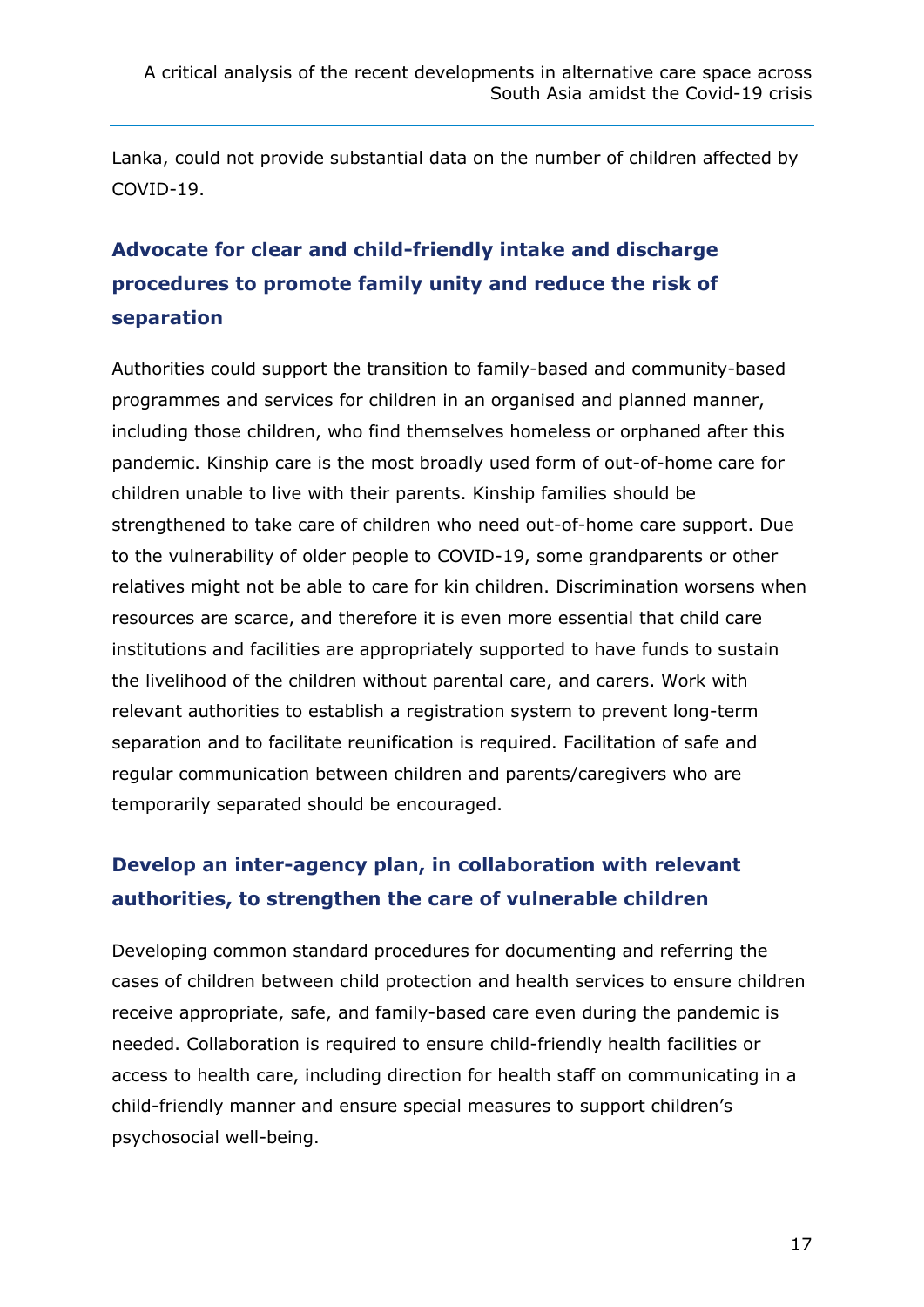#### **Health, nutrition, and hygiene**

Identification of alternative mental health and psychosocial support along with educational activities is required for children in care homes. Ensuring the provision of child friendly, safe and hygienic promotion activities before and during a pandemic outbreak, including the development of infographics and posters targeting children and caregivers, is crucial. Other supports include child safeguarding training for health workers, collaboration on safety audits to assess and address any safety needs at wash facilities, and ensuring that children in self-isolation or quarantine in care homes have access to adequate nutritional support.

#### **Education**

It is necessary to use child friendly distant education methods in alternative care spaces, such as TV, radio, or online learning, thereby limiting the impact of school interruption. Advocating with government and other private employers is required for a flexible working arrangement for caregivers who may have little or no experience in this regard, and thereby enable them to continue care and education of children in care home facilities. Support providers need to work with schools to ensure safety messages and protection are delivered to children and caregivers in a way that limits distress and panic. It is also important to ensure that teachers and volunteers have the required knowledge and skills related to risk mitigation, child safeguarding, prevention of sexual exploitation and abuse, and safe referral practices.

**Working across sectors and with governments: timely response, advocacy with government, collaboration with other sectors, and child protection-specific programming are key priorities for the COVID-19 response**

Immediate decision and timely co-ordination are vital. It is important to ensure that care homes do not run out of essential supplies, along with developing and imparting training on safety measures to caregivers and children. A co-ordinated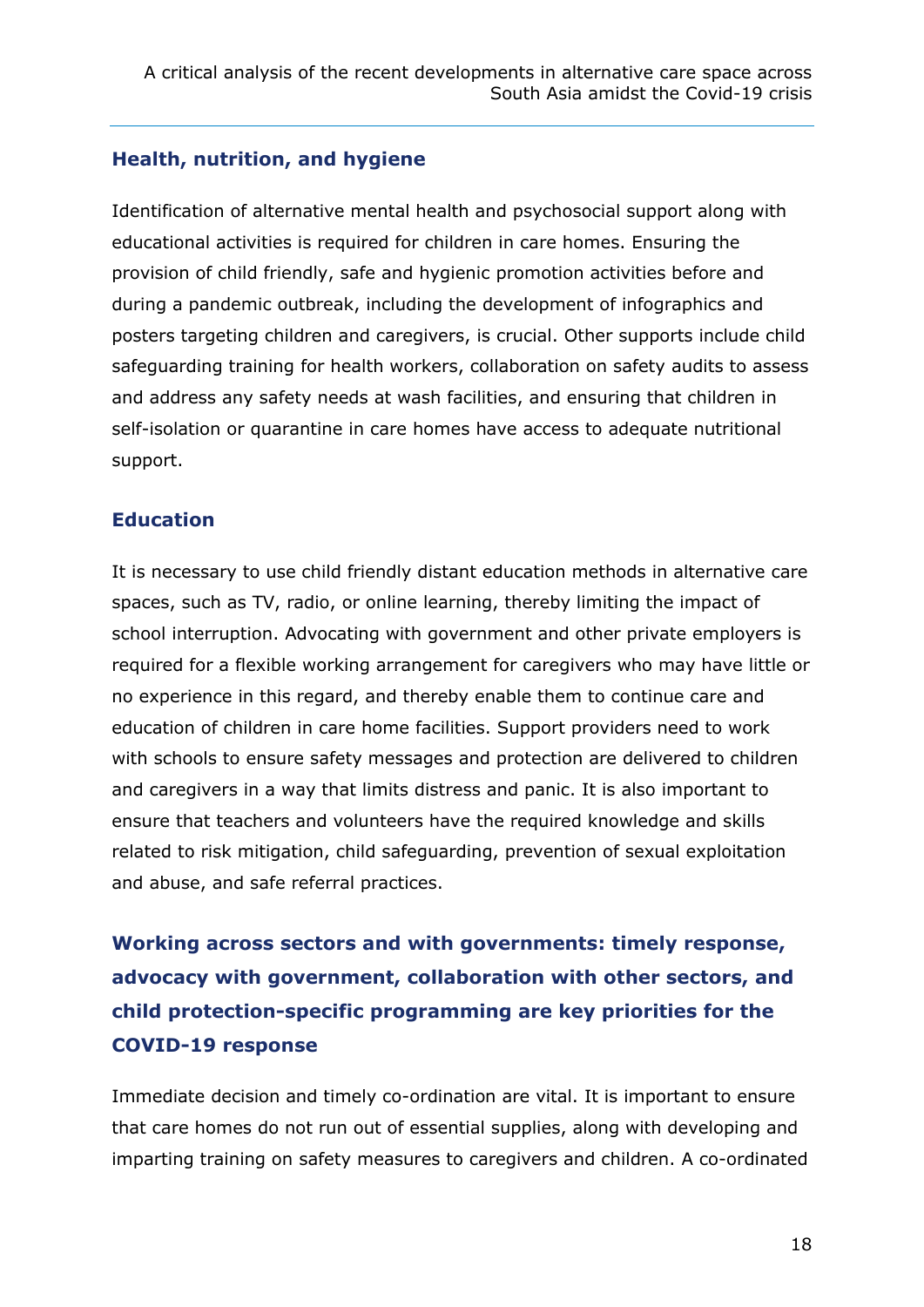approach for protecting and caring for the children and youth is required along with ensuring all efforts for monitoring children who are living in or going out of the residential care systems. Child protection specialists can advocate for measures to address COVID-19 which accord with international standards, in line with WHO and UNICEF advice and are human rights-based, proportionate, and non-discriminatory. The vulnerability of children can be reduced by engaging them proactively and including the perspectives of children. Governments and NGOs can work with community members to develop child-friendly messages on COVID-19.

#### **Work with caregivers**

Targeted support to interim care centres and caregivers should be provided, including child-headed households and foster families, to support children emotionally and engage in appropriate self-care. Provide training and support to caseworkers and existing child helplines on COVID-19, including basic facts and myths, impact on child protection concerns, and support services. Revision of the existing SOPs with the health sector and others basis the current situation is necessary to ensure the safe identification and referral of children at risk, as is identification of risk mitigation measures for caseworkers and alternative methods for follow-up if home visits become impossible.

It is vital to assess the long-term impact of the pandemic to prevent this crisis from turning into an epidemic of abuse in South Asia. It will take a long time to heal the ruptures and breakdowns and to rebuild the social and economic infrastructure. We should establish safe, child-friendly complaints and feedback mechanisms in care homes to keep children at the centre. Collective action on the part of the civil society and political will and commitment are non-negotiable. Central and state governments across South Asia must continue to engage with civil society and practitioners to understand the realities and produce new policies and priorities. Awareness of alternative care and the implications of COVID-19, and recommendations of NGOs should be spread to the public by governments wherever lacking. This can be achieved through webinars and social media awareness campaigns. Training for staff working in alternative care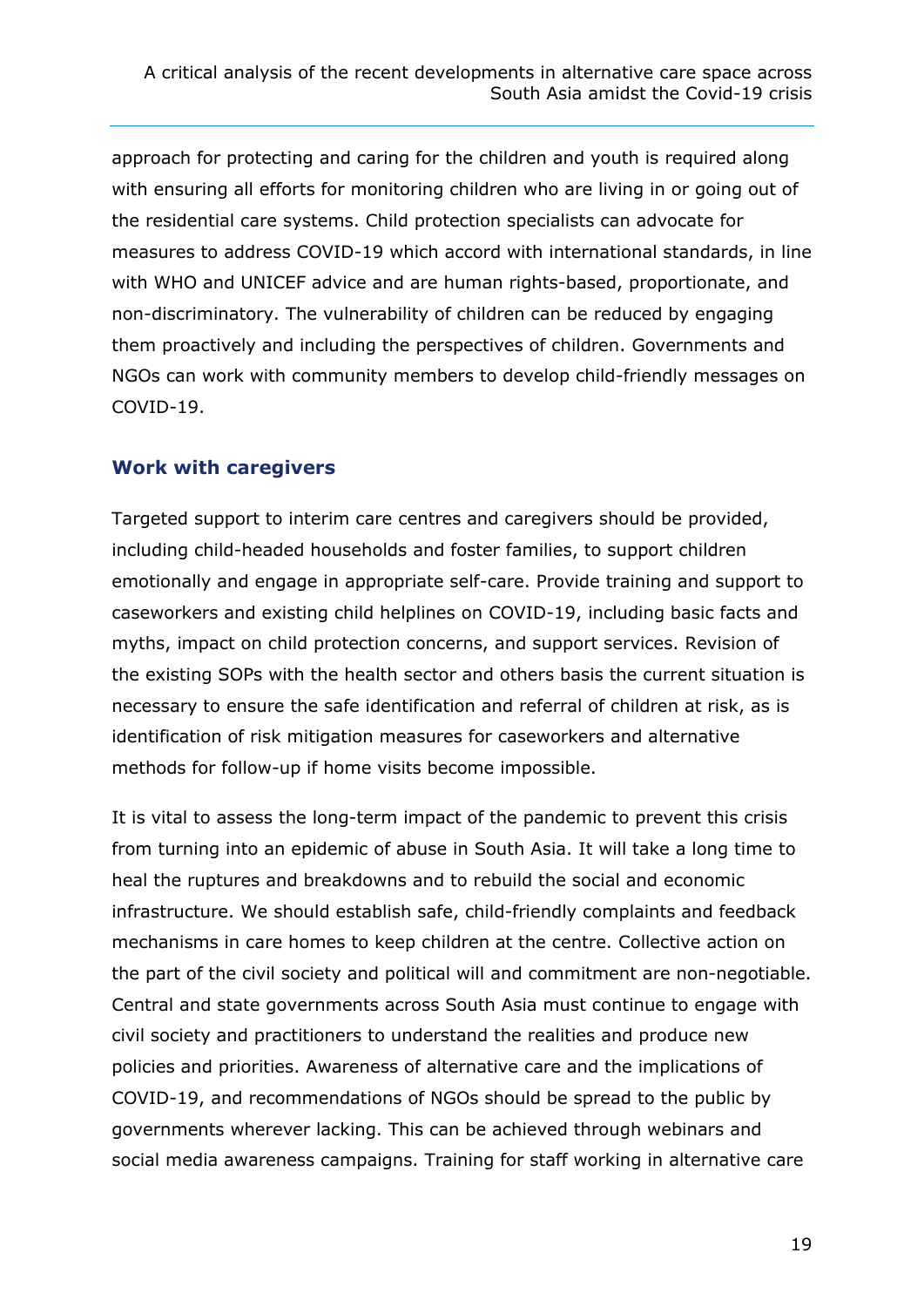should be functionalised to deal with emergencies especially in dealing with issues related to mental health. In order to deal with the impact of a pandemic, it is important to work with individual countries' local health officials, school districts, child care accreditation bodies, child care licensing boards/bodies, health consultants, and other community partners to determine the most appropriate plan and actions to protect the children and other stakeholders in the alternative care space from the aftermath of COVID. The role of mental health carers and counselling is paramount to mitigate the increased risk of anxiety, violence, abuse, and care-giver burnout. Regular monitoring of each child under care and protection is necessary to mitigate the risk of abuse.

### **References**

Asia-Pacific Regional Network for Early Childhood (2020). *A survey on Perspectives on the impact of COVID-19 on young children and early childhood development in the Asia-Pacific region*.

[https://bettercarenetwork.org/library/particular-threats-to-childrens-care-and](https://bettercarenetwork.org/library/particular-threats-to-childrens-care-and-protection/covid-19/child-development-and-covid-19/a-survey-on-perspectives-on-the-impact-of-covid-19-on-young-children-and-early-childhood-development)[protection/covid-19/child-development-and-covid-19/a-survey-on-perspectives](https://bettercarenetwork.org/library/particular-threats-to-childrens-care-and-protection/covid-19/child-development-and-covid-19/a-survey-on-perspectives-on-the-impact-of-covid-19-on-young-children-and-early-childhood-development)[on-the-impact-of-covid-19-on-young-children-and-early-childhood-development](https://bettercarenetwork.org/library/particular-threats-to-childrens-care-and-protection/covid-19/child-development-and-covid-19/a-survey-on-perspectives-on-the-impact-of-covid-19-on-young-children-and-early-childhood-development)

BBC (2020, May 1). *Coronavirus: Seven million Afghan children risk hunger - report*. Retrieved from:<https://www.bbc.com/news/world-asia-52488792>

Bhushal, K. P. (2020). *Public notice to child care home*s. National Child Rights Council.<http://www.ncrc.gov.np/notice/public-notice-to-child-care-homes>

Centers for Disease Prevention and Control (2020). *Child Development Basics.*  <https://www.cdc.gov/ncbddd/childdevelopment/facts.html>

Central Adoption Resource Authority, MWCD. (2020). *ChildLine*. <https://www.childlineindia.org/a/knowledgecenter>

Chopra, R. (2020, October 12). Untold story of lockdown: sharp surge in child trafficking. *The Indian Express*. [https://indianexpress.com/article/express](https://indianexpress.com/article/express-exclusive/covid-abuse-child-trafficking-6721333/)[exclusive/covid-abuse-child-trafficking-6721333/](https://indianexpress.com/article/express-exclusive/covid-abuse-child-trafficking-6721333/)

Committee on the Rights of the Child. (2020). *United Nations Human Rights Office of the High Commissioner*. OHCHR.org. Retrieved from: <https://www.ohchr.org/EN/HRBodies/CRC/Pages/Discussion2020.aspx>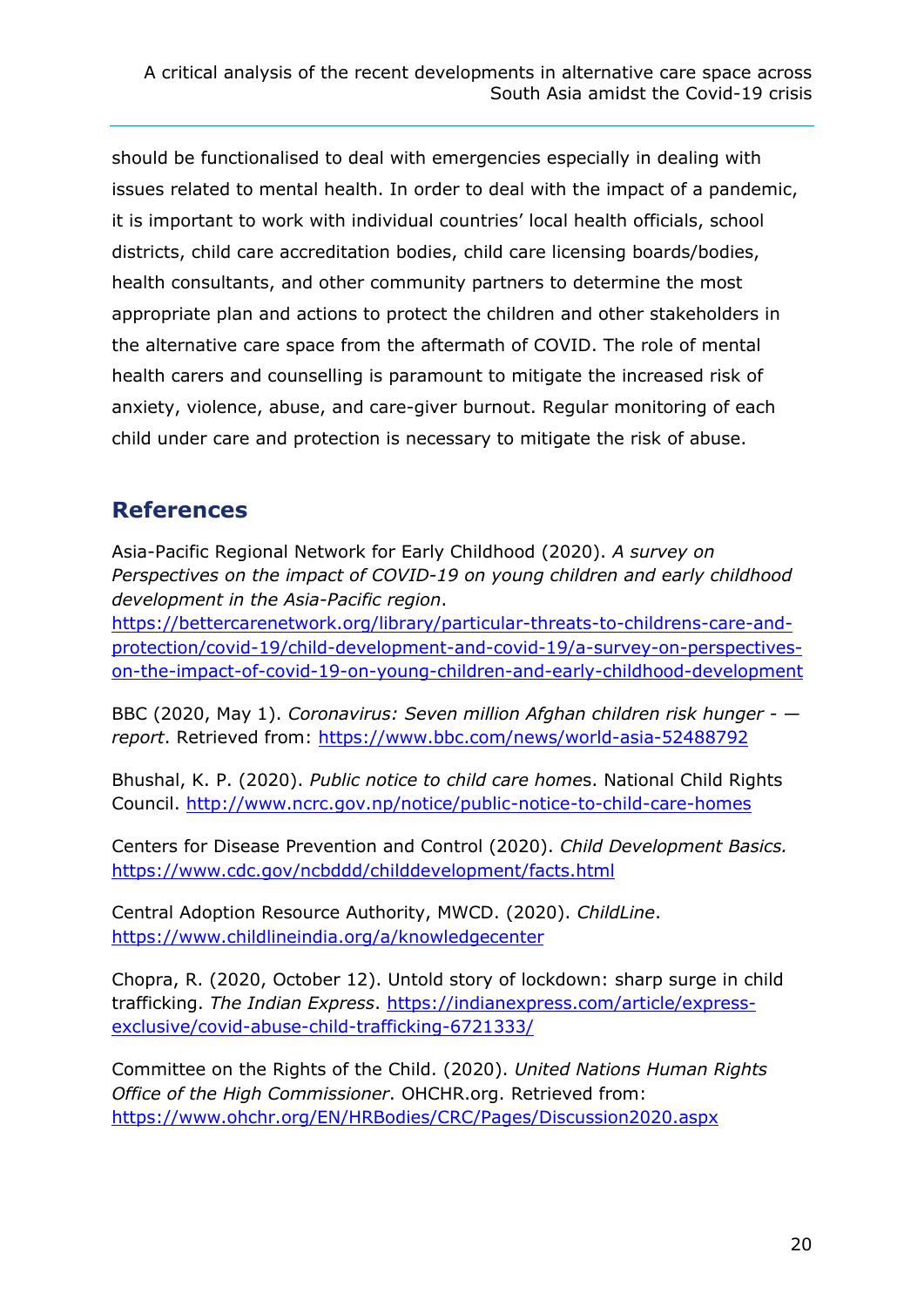New Concept & UNICEF (2020). Child Care Institutions under JJ Act. [http://newconceptinfosys.net/Tarang/Upload/Training/Modules/Module%206\\_En](http://newconceptinfosys.net/Tarang/Upload/Training/Modules/Module%206_English.pdf) [glish.pdf](http://newconceptinfosys.net/Tarang/Upload/Training/Modules/Module%206_English.pdf)

Dalton. L., Rapa. E., Stein. A. (2020). Protecting the psychological health of children through effective communication about COVID-19. *The Lancet Child & Adolescent Health*, *4*(5), 346-347. [https://doi.org.10.1016/S2352-](https://doi.org.10.1016/S2352-4642(20)30097-3) [4642\(20\)30097-3](https://doi.org.10.1016/S2352-4642(20)30097-3)

DD news (2020, June 24). *Immunization dropped 49 percent in April due to COVID-19 pandemic in Bangladesh-UNICEF*. Retrieved from: [http://ddnews.gov.in/international/immunization-dropped-49-percent-april-due](http://ddnews.gov.in/international/immunization-dropped-49-percent-april-due-covid-19-pandemic-bangladesh-unicef)[covid-19-pandemic-bangladesh-unicef](http://ddnews.gov.in/international/immunization-dropped-49-percent-april-due-covid-19-pandemic-bangladesh-unicef)

Dodge, D. (2020, April 1). *How Coronavirus is affecting surrogacy, foster care and adoption*. *The New York Times*. [https://www.nytimes.com/2020/04/01/parenting/coronavirus-adoption](https://www.nytimes.com/2020/04/01/parenting/coronavirus-adoption-surrogacy-foster-care.html)[surrogacy-foster-care.html](https://www.nytimes.com/2020/04/01/parenting/coronavirus-adoption-surrogacy-foster-care.html)

FAO, IFAD, UNICEF, WFP, & WHO. (2020). *The state of food security and nutrition in the world 2020: Transforming food systems for affordable healthy diets.* [https://doi.org/10.4060/ca9692en](file:///C:/Users/Katja%20Neumann/Downloads/10.4060/ca9692en)

Flagothier, C. (2016). *Alternative child care and deinstitutionalisation in Asia*: *Findings of a desk review*. [https://www.sos](https://www.sos-childrensvillages.org/getmedia/1b925bf1-5587-4f7f-976a-92293ddfeb09/Asia-Alternative-Child-Care-and-Deinstitutionalisation-Report.pdf)[childrensvillages.org/getmedia/1b925bf1-5587-4f7f-976a-92293ddfeb09/Asia-](https://www.sos-childrensvillages.org/getmedia/1b925bf1-5587-4f7f-976a-92293ddfeb09/Asia-Alternative-Child-Care-and-Deinstitutionalisation-Report.pdf)[Alternative-Child-Care-and-Deinstitutionalisation-Report.pdf](https://www.sos-childrensvillages.org/getmedia/1b925bf1-5587-4f7f-976a-92293ddfeb09/Asia-Alternative-Child-Care-and-Deinstitutionalisation-Report.pdf)

Fore, H., Dongyu, Q., Beasley, M., & Ghebreyesus, T. (2020). Child malnutrition and COVID-19: The time to act is now. *The Lancet*. doi: [10.1016/S0140-](file:///C:/Users/Katja%20Neumann/Downloads/10.1016/S0140-6736(20)31648-2) [6736\(20\)31648-2](file:///C:/Users/Katja%20Neumann/Downloads/10.1016/S0140-6736(20)31648-2)

UN General Assembly (2010, February 24). *Guidelines for the Alternative Care of Children* [Resolution]. <https://digitallibrary.un.org/record/673583/?ln=en>

Give2Asia (nd). 2020. *Support COVID-19 Coronavirus response in Bhutan*. Retrieved from:<https://give2asia.org/covid-19-pandemic-response-bhutan/>

Government of India (2020). *#India fights Corona Covid-19*. Retrieved from: <https://www.mygov.in/covid-19/>

Humanitarian Programme Cycle (2020, December). Humanitarian needs overview Afghanistan. Retrieved from:

[https://www.humanitarianresponse.info/sites/www.humanitarianresponse.info/fil](https://www.humanitarianresponse.info/sites/www.humanitarianresponse.info/files/documents/files/afg_humanitarian_needs_overview_2020.pdf) [es/documents/files/afg\\_humanitarian\\_needs\\_overview\\_2020.pdf](https://www.humanitarianresponse.info/sites/www.humanitarianresponse.info/files/documents/files/afg_humanitarian_needs_overview_2020.pdf)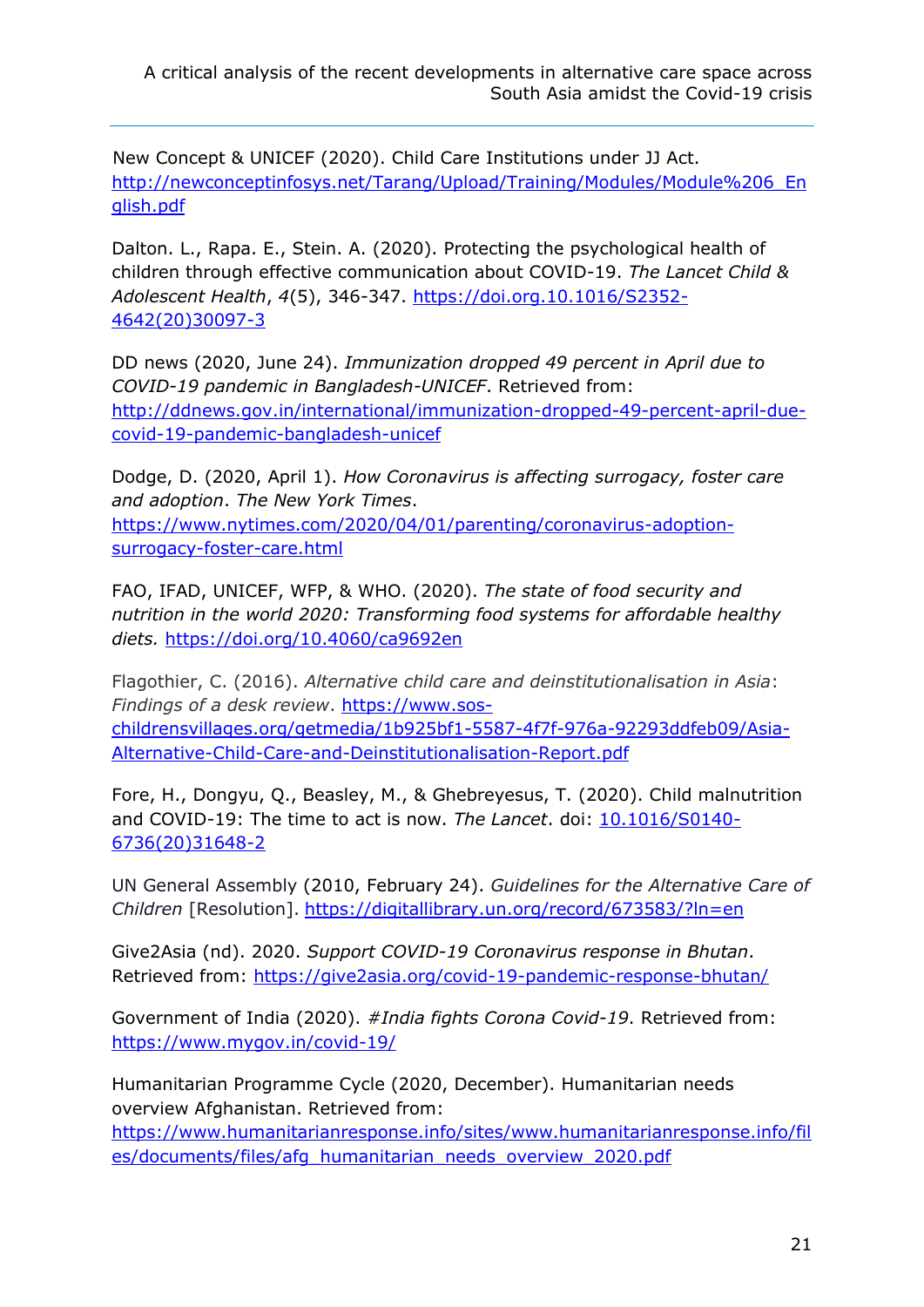International Crisis Group (2020, August 7). *Pakistan's COVID-19 crisis*. Retrieved from: [https://www.crisisgroup.org/asia/south-asia/pakistan/b162](https://www.crisisgroup.org/asia/south-asia/pakistan/b162-pakistans-covid-19-crisis) [pakistans-covid-19-crisis](https://www.crisisgroup.org/asia/south-asia/pakistan/b162-pakistans-covid-19-crisis)

Jha, H. (2020, September 3). *Containing COVID-19 crisis in Nepal*. Observer Research Foundation. [https://www.orfonline.org/expert-speak/containing-covid-](https://www.orfonline.org/expert-speak/containing-covid-19-crisis-in-nepal/)[19-crisis-in-nepal/](https://www.orfonline.org/expert-speak/containing-covid-19-crisis-in-nepal/)

Jha, P., Neill, Z., Gyngell, A., Lim, D., & Dixon, T. (2020, June 11). *India's response to the Coronavirus crisis.* Retrieved from: [http://www.internationalaffairs.org.au/australianoutlook/indias-response-to-the](http://www.internationalaffairs.org.au/australianoutlook/indias-response-to-the-coronavirus-crisis/)[coronavirus-crisis/](http://www.internationalaffairs.org.au/australianoutlook/indias-response-to-the-coronavirus-crisis/)

Joining Forces Bangladesh/Child Rights Now (2020, April 5). *Joint Appeal for effective response and mitigation of impact of COVID-19 on the children in Bangladesh*. Retrieved from:

[https://bettercarenetwork.org/sites/default/files/2020-](https://bettercarenetwork.org/sites/default/files/2020-04/Joint%20Appeal%20of%20Joining%20Forces%20Bangladesh%20April%205%2C%202020.pdf) [04/Joint%20Appeal%20of%20Joining%20Forces%20Bangladesh%20April%205](https://bettercarenetwork.org/sites/default/files/2020-04/Joint%20Appeal%20of%20Joining%20Forces%20Bangladesh%20April%205%2C%202020.pdf) [%2C%202020.pdf](https://bettercarenetwork.org/sites/default/files/2020-04/Joint%20Appeal%20of%20Joining%20Forces%20Bangladesh%20April%205%2C%202020.pdf)

Kamal, S. (2020, May 16). *How Bangladesh is addressing the Covid19 pandemic*. Retrieved from: [https://www.orfonline.org/expert-speak/how-bangladesh-is](https://www.orfonline.org/expert-speak/how-bangladesh-is-addressing-the-covid19-pandemic-65601/)[addressing-the-covid19-pandemic-65601/](https://www.orfonline.org/expert-speak/how-bangladesh-is-addressing-the-covid19-pandemic-65601/)

Khan Chandan, M. S. (2020, March 31). Covid-19 Outbreak: Little souls left exposed: Orphans, street children now even more vulnerable for lack of hygiene products, basic medical services. *The Daily Star*. [https://www.thedailystar.net/frontpage/news/covid-19-outbreak-little-souls-left-](https://www.thedailystar.net/frontpage/news/covid-19-outbreak-little-souls-left-exposed-1888006)

[exposed-1888006](https://www.thedailystar.net/frontpage/news/covid-19-outbreak-little-souls-left-exposed-1888006)

Kumar. A., Nayar. R., & Bhat. L. 2020. Debate: COVID-19 and children in India. *Child and Adolescent Mental Health*, *25*(3), 165-166. <https://doi.org/10.1111/camh.12398>

Maharjan, L., & *Paudel*, A. (2020, August 27). *Youth in Nepal use data to respond to COVID-19* (Worldbankblogs). Retrieved from: [https://blogs.worldbank.org/endpovertyinsouthasia/youth-nepal-use](https://blogs.worldbank.org/endpovertyinsouthasia/youth-nepal-use-data-respond-covid-19)[data-respond-covid-19](https://blogs.worldbank.org/endpovertyinsouthasia/youth-nepal-use-data-respond-covid-19)

Ministry of Health and Indigenous Medical Services. (2020). *Interim guidelines for field maternal and child care services during the outbreak of COVID-19 infection.* 

[https://www.mohfw.gov.in/pdf/GuidelinesonOperationalizationofCoVIDCareServi](https://www.mohfw.gov.in/pdf/GuidelinesonOperationalizationofCoVIDCareServicesforChildrenandAdolescents14062021.pdf) [cesforChildrenandAdolescents14062021.pdf](https://www.mohfw.gov.in/pdf/GuidelinesonOperationalizationofCoVIDCareServicesforChildrenandAdolescents14062021.pdf)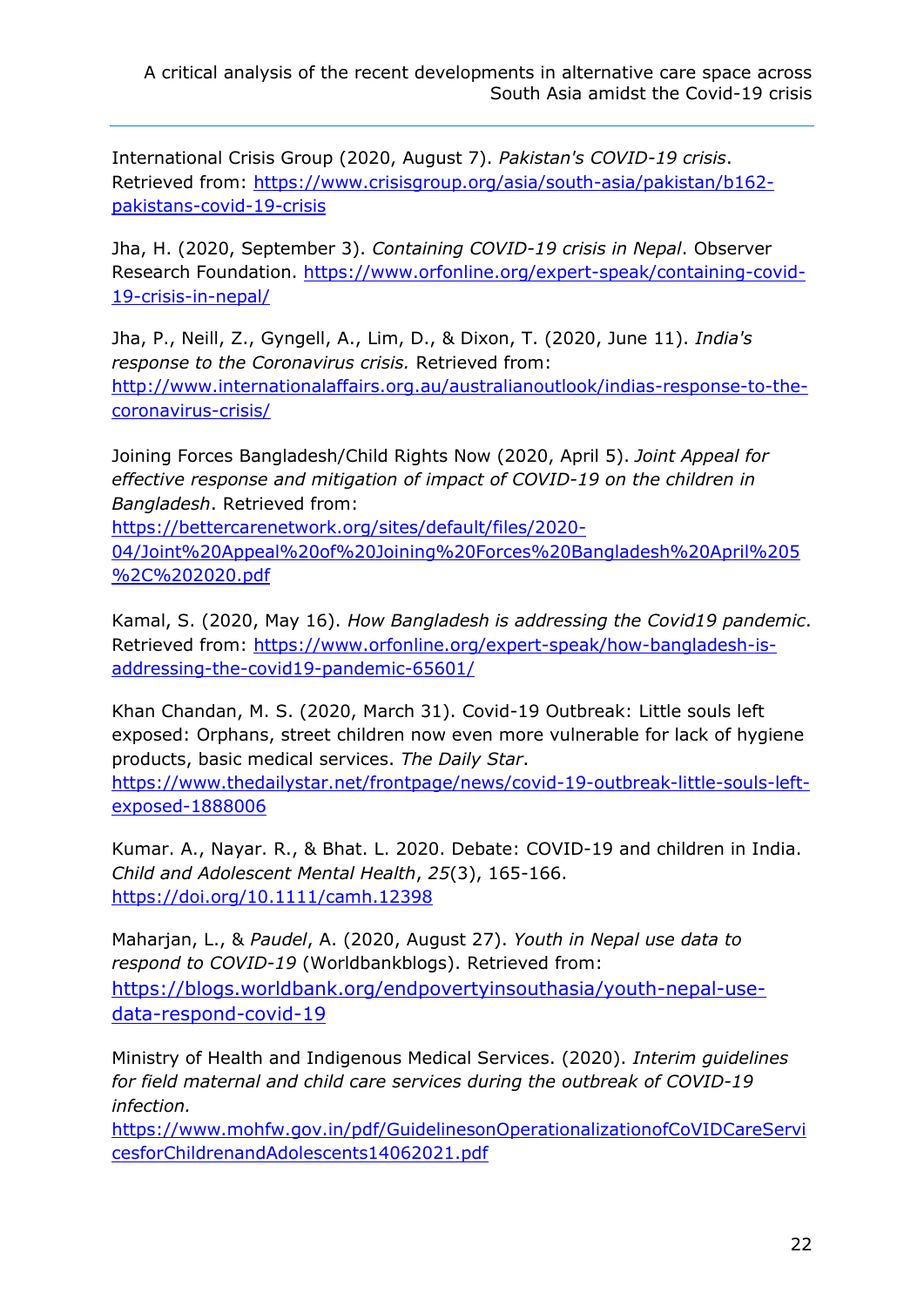Mohapatra, D. (2020, May 13). Rise Against Hunger India (RAHI) #Covid19 Response Update (March 31). Riseagainsthingerindia.org, accessed October 2020. Retrieved from: [https://www.riseagainsthungerindia.org/rise-against](https://www.riseagainsthungerindia.org/rise-against-hunger-india-rahi-covid19-response-update-march-31/)[hunger-india-rahi-covid19-response-update-march-31/](https://www.riseagainsthungerindia.org/rise-against-hunger-india-rahi-covid19-response-update-march-31/) 

Relief Web (2020, September 16). *Immediate socioeconomic response to COVID-19 for Bangladesh*. Retrieved from: [https://reliefweb.int/report/bangladesh/immediate-socioeconomic-response](https://reliefweb.int/report/bangladesh/immediate-socioeconomic-response-covid-19-bangladesh)[covid-19-bangladesh](https://reliefweb.int/report/bangladesh/immediate-socioeconomic-response-covid-19-bangladesh)

Roy. R. (2020, October 9). *SC Seeks NCPCR response on restoration of children from child care institutions to families*. Retrieved from: [https://www.livelaw.in/top-stories/sc-issues-notice-to-ncpcr-in-suo-moto-case](https://www.livelaw.in/top-stories/sc-issues-notice-to-ncpcr-in-suo-moto-case-on-child-protection-homes-164194)[on-child-protection-homes-164194](https://www.livelaw.in/top-stories/sc-issues-notice-to-ncpcr-in-suo-moto-case-on-child-protection-homes-164194)

Save the Children (nd). *Help children in Afghanistan*. Retrieved from: [https://www.savethechildren.org/us/what-we-do/where-we-work/greater](https://www.savethechildren.org/us/what-we-do/where-we-work/greater-middle-east-eurasia/afghanistan)[middle-east-eurasia/afghanistan](https://www.savethechildren.org/us/what-we-do/where-we-work/greater-middle-east-eurasia/afghanistan)

Sengupta, S. (2020). *The impact of Covid-19 on children, adolescents health*. Outlook Poshan. Retrieved from: [https://poshan.outlookindia.com/story/poshan](https://poshan.outlookindia.com/story/poshan-news-the-impact-of-covid-19-pandemic-on-children-adolescents-health/361206)[news-the-impact-of-covid-19-pandemic-on-children-adolescents-health/361206](https://poshan.outlookindia.com/story/poshan-news-the-impact-of-covid-19-pandemic-on-children-adolescents-health/361206)

SOS-Childrenvillages. (2017). *International Annual Report 2016.*

The Hindu (2020, April 08). *Coronavirus lockdown: Govt. helpline receives 92,000 calls on child abuse and violence in 11 days*. [https://www.thehindu.com/news/national/coronavirus-lockdown-govt-helpline](https://www.thehindu.com/news/national/coronavirus-lockdown-govt-helpline-receives-92000-calls-on-child-abuse-and-violence-in-11-days/article31287468.ece)[receives-92000-calls-on-child-abuse-and-violence-in-11](https://www.thehindu.com/news/national/coronavirus-lockdown-govt-helpline-receives-92000-calls-on-child-abuse-and-violence-in-11-days/article31287468.ece) [days/article31287468.ece](https://www.thehindu.com/news/national/coronavirus-lockdown-govt-helpline-receives-92000-calls-on-child-abuse-and-violence-in-11-days/article31287468.ece)

UN General Assembly. (2010, February 24). *Guidelines for the Alternative Care of Children*. Retrieved from: [https://www.unicef.org/protection/alternative\\_care\\_Guidelines-English.pdf](https://www.unicef.org/protection/alternative_care_Guidelines-English.pdf)

UNICEF (2020, August). COVID-19: *Are children able to continue learning during school closures?* Retrieved from: [https://data.unicef.org/resources/remote](https://data.unicef.org/resources/remote-learning-reachability-factsheet/)[learning-reachability-factsheet/](https://data.unicef.org/resources/remote-learning-reachability-factsheet/)

UNICEF. (2020, May). *Handwashing data to inform the COVID-19 response*. Retrieved from: [https://data.unicef.org/resources/handwashing-data-covid-19](https://data.unicef.org/resources/handwashing-data-covid-19-response/#12047-5) [response/#12047-5](https://data.unicef.org/resources/handwashing-data-covid-19-response/#12047-5)

UNICEF. (2020a). *UNICEF data warehouse* [https://data.unicef.org/resources/data\\_explorer/unicef\\_f/?ag=UNICEF&df=GLOB](https://data.unicef.org/resources/data_explorer/unicef_f/?ag=UNICEF&df=GLOBAL_DATAFLOW&ver=1.0&dq=.DM_POP_U18..&startPeriod=2008&endPeriod=2018)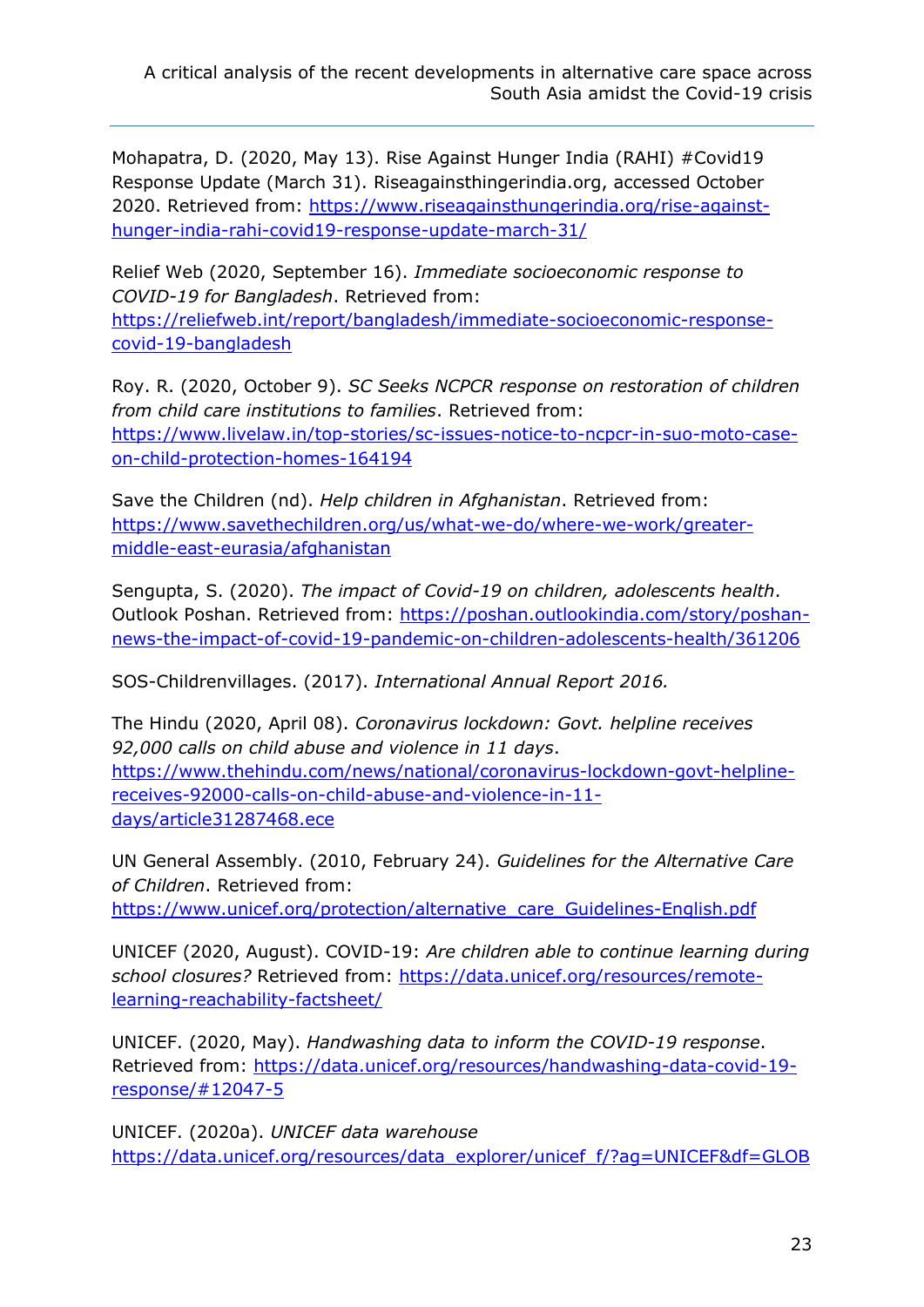AL\_DATAFLOW&ver=1.0&dq=.DM\_POP\_U18..&startPeriod=2008&endPeriod=20 18

UNICEF. (2020b). *Children in monetary poor households and COVID-19.* https://www.unicef.org/documents/children-monetary-poor-households-andcovid-19

UNICEF-Better Care Network, & The Alliance for Child Protection in Humanitarian Action. (2020). *Protection of children during the COVID-19 pandemic: Children and alternative care.* https://www.unicef.org/documents/protection-childrenduring-covid-19-pandemic-children-and-alternative-care

UNICEF-ROSA. (2020a). *UNICEF in South Asia COVID-19 Situation Report No. 6.* UNITED NATIONS, UNICEF. https://reliefweb.int/report/afghanistan/unicefregional-office-south-asia-covid-19-situation-report-no-6-april-08-14-2020

UNICEF-ROSA. (2020b). *UNICEF in South Asia COVID-19 Situation Report No. 13.* UNITED NATIONS, UNICEF. https://www.unicef.org/media/102946/file/UNICEF%20ROSA%20COVID-

19%20Situation%20Report,%2031%20May%202021.pdf

United Nations Population Fund and United Nations Children's Fund. (2020). *Child marriage and other harmful practices: A desk review of evidence from South Asia.* https://www.unicef.org/rosa/reports/child-marriage-and-otherharmful-practices

Wilke, N.G., Howard, A. H., & Goldman, P. (2020). Rapid return of children in residential care to family as a result of COVID-19: Scope, challenges, and recommendations. *Child Abuse & Negl*ect, *110*(2), 110-119. https://doi.org.10.1016/j.chiabu.2020.104712

World Bank (2020). World Bank fast-tracks \$5 million for Bhutan's COVID-19 (Coronavirus) response. Retrieved from:

https://www.worldbank.org/en/news/press-release/2020/04/16/world-bankfast-tracks-5-million-for-bhutans-covid-19-coronavirus-response

World Meter (2020). *Global COVID-19 data: View by country*. Retrieved from: https://worldmeter.com/coronavirus/#countries

World Vision (2020, October). *World Vision supports the government of Nepal in the fight against COVID-19.* Retrieved from: https://www.wvi.org/stories/coronavirus-health-crisis/world-vision-supportsgovernment-nepal-fight-against-covid-19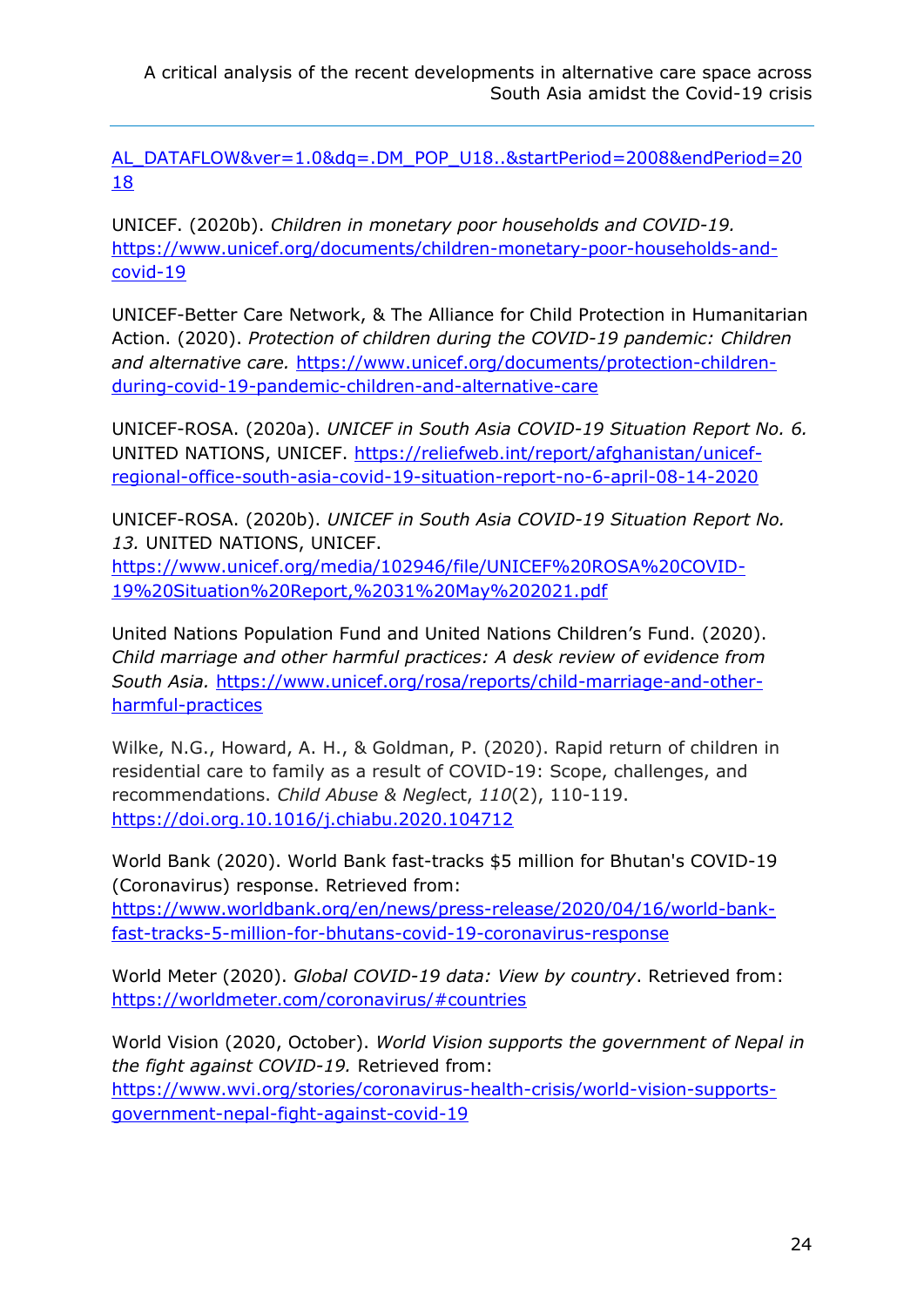Yangchen, S. (2020). *Bhutan's preparedness and response to COVID19*. Retrieved from: https://www.orfonline.org/expert-speak/bhutans-preparednessand-response-to-covid19-64711/

### **About the authors**

Dr Kiran Modi is the founder managing trustee of Udayan Care. Holding a doctorate in American Literature from IIT Delhi, she has 27 years of experience in working on Child Rights and Alternative Care. She is the founding member of several other trusts, working for the disadvantaged, including children's theatre and health; as well the bi-annual academic journal, Institutionalised Children: Explorations and Beyond, a journal focused on alternative care of children out of home care. She has been responsible for organising many training sessions, consultations, national and international conferences on alternative care.

Dr. Gurneet Kaur Kalra is a trained criminologist, with a PhD in social work from Jamia Millia Islamia University and is committed to research and field-work practice for the past seven years. She is currently engaged as an assistant manager in the Advocacy and Research Department in Udayan Care. Within the advocacy, research and training department, she is responsible for facilitating International Collaborations for various field-based research. She is also an administrator to Institutionalized Children: Explorations and Beyond.

Ms Leena Prasad, LLB, is a lawyer by profession and currently placed as associate director in the Advocacy and Research Department, Udayan Care. She specialises in litigation, advocacy, and training on women and child rights issues.

Ms. Rajeshwari Narsimha is a communications executive at Masoom Education, Mumbai, and is also in her final year of master's in social work from S.N.D.T. Women's University, Churchgate, Mumbai. Rajeshwari graduated in psychology from Banaras Hindu University. She is a writer and editor at The Social Construction Club.